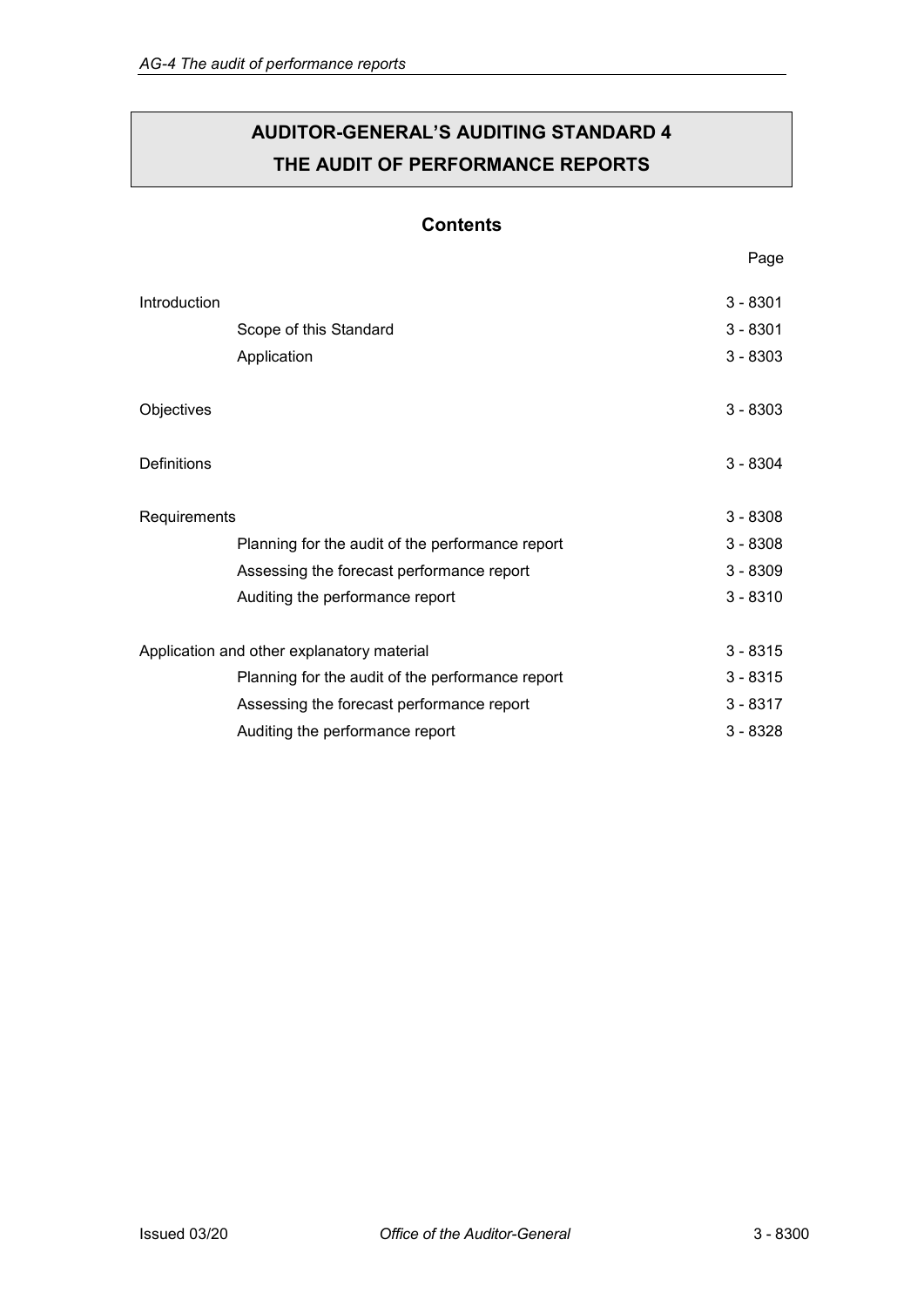# <span id="page-1-0"></span>**Introduction**

# <span id="page-1-1"></span>**Scope of this Standard**

- 1. This Auditor-General's Auditing Standard establishes the Auditor-General's requirements for when an Appointed Auditor is expressing an opinion on a performance report where a public entity is required to, or elects to, prepare performance information and have it audited.
- 2. Performance reports are normally prepared in conjunction with financial statements and, when presented with other information, where relevant, they constitute a general purpose financial report (see Figure 1 below). The objective of a general purpose financial report is to convey a coherent picture about a public entity's performance and position.



3. It is common for performance information to be included in a public entity's general purpose financial report<sup>[1](#page-1-2)</sup> and be subject to audit as part of the annual audit. This set of information is usually intended to satisfy the public entity's statutory, regulatory, or

j

<span id="page-1-2"></span><sup>&</sup>lt;sup>1</sup> A general purpose financial report is often referred to as an annual report.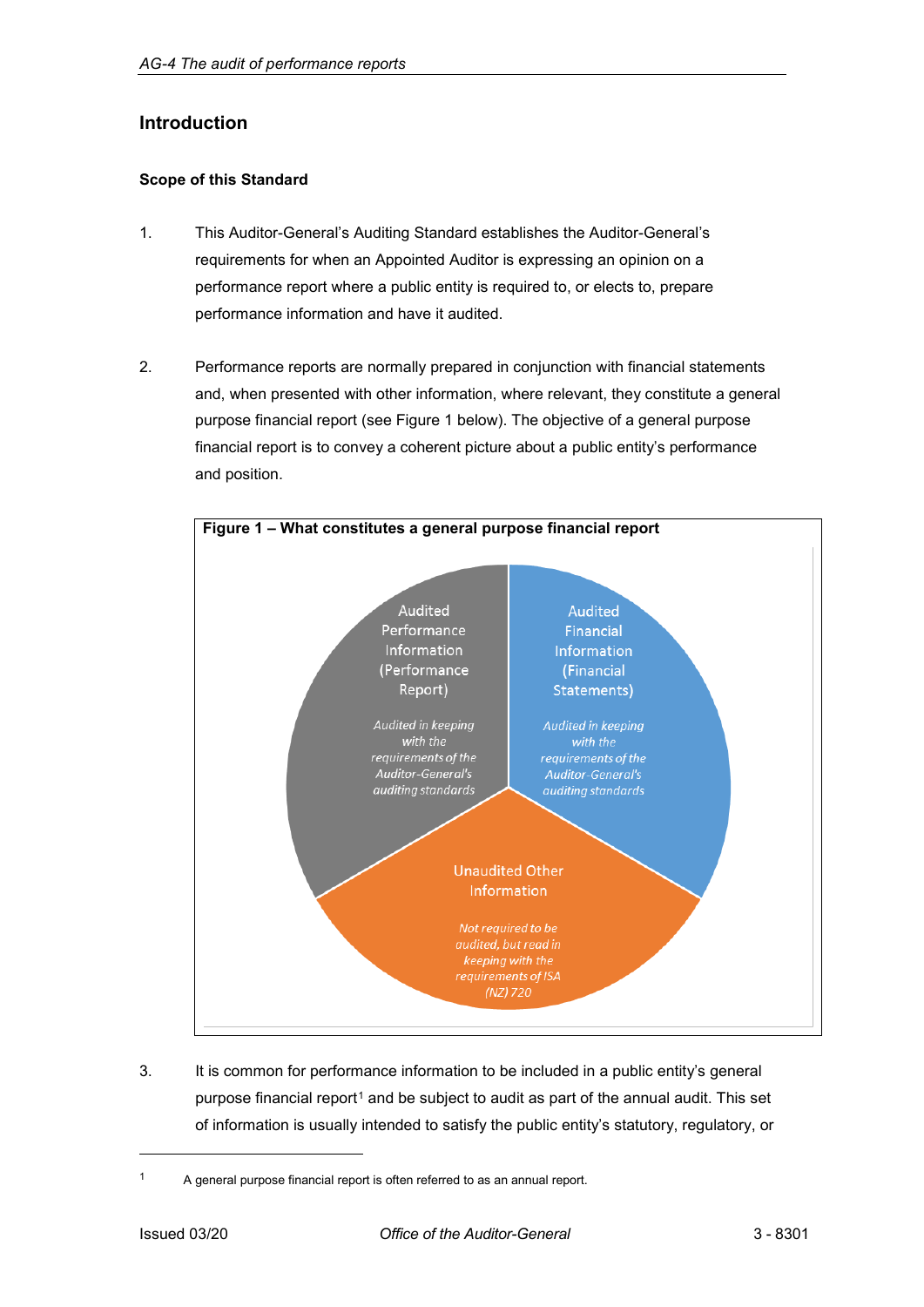other formal reporting requirements. This information is referred to in this Standard as the "performance report". However, it is not uncommon for public entities to include performance information within a general purpose financial report but outside the "performance report" (that is, additional to the audited set of information specifically intended to satisfy the entity's formal reporting requirements). Performance information can also be located outside the general purpose financial report. Such information can, for example, be included within the general purpose financial report of another public entity or in some other publication and/or published form (for example, a stand-alone performance report or industry sector report in hard copy format or on a website). Performance reports can also be activity based rather than focused on the performance of a single public entity.

- 4. To give effect to the requirements in this Standard, where performance information is published outside the public entity's performance report, the Appointed Auditor will need to clarify with the public entity whether any of that content is also intended to constitute part of the performance report (that is, the set of information intended to satisfy the public entity's statutory, regulatory, or other formal reporting requirements) and be subject to audit.
- 5. A performance report can take many forms and have different areas of focus. For example, public entities that are designated as public benefit entities (PBEs) for financial reporting purposes are likely to focus on the services provided by the public entity, whereas entities that are not PBEs are likely to have more financially focused performance reporting.
- 6. Forecast performance information is generally prepared at, or near, the start of the public entity's reporting period(s) (and incorporated into a forecast performance report). Increasingly, public entities are planning for periods beyond a year, and, as a result, performance information can cover multiple years. After the end of the relevant reporting period, performance information is prepared (and is usually incorporated into a performance report). In doing so, the public entity sets out at the start of the reporting period(s) the services and the levels of service it intends to deliver and/or what it is seeking to achieve, and then reports its actual service delivery and/or achievements following the completion of the reporting period. This reporting against the public entity's intentions as set at the start of the reporting period is important for accountability purposes.
- 7. This Standard requires Appointed Auditors to evaluate and conclude on several aspects of both the forecast performance report and the performance report. Although responsibility for issuing the audit opinion generally only relates to the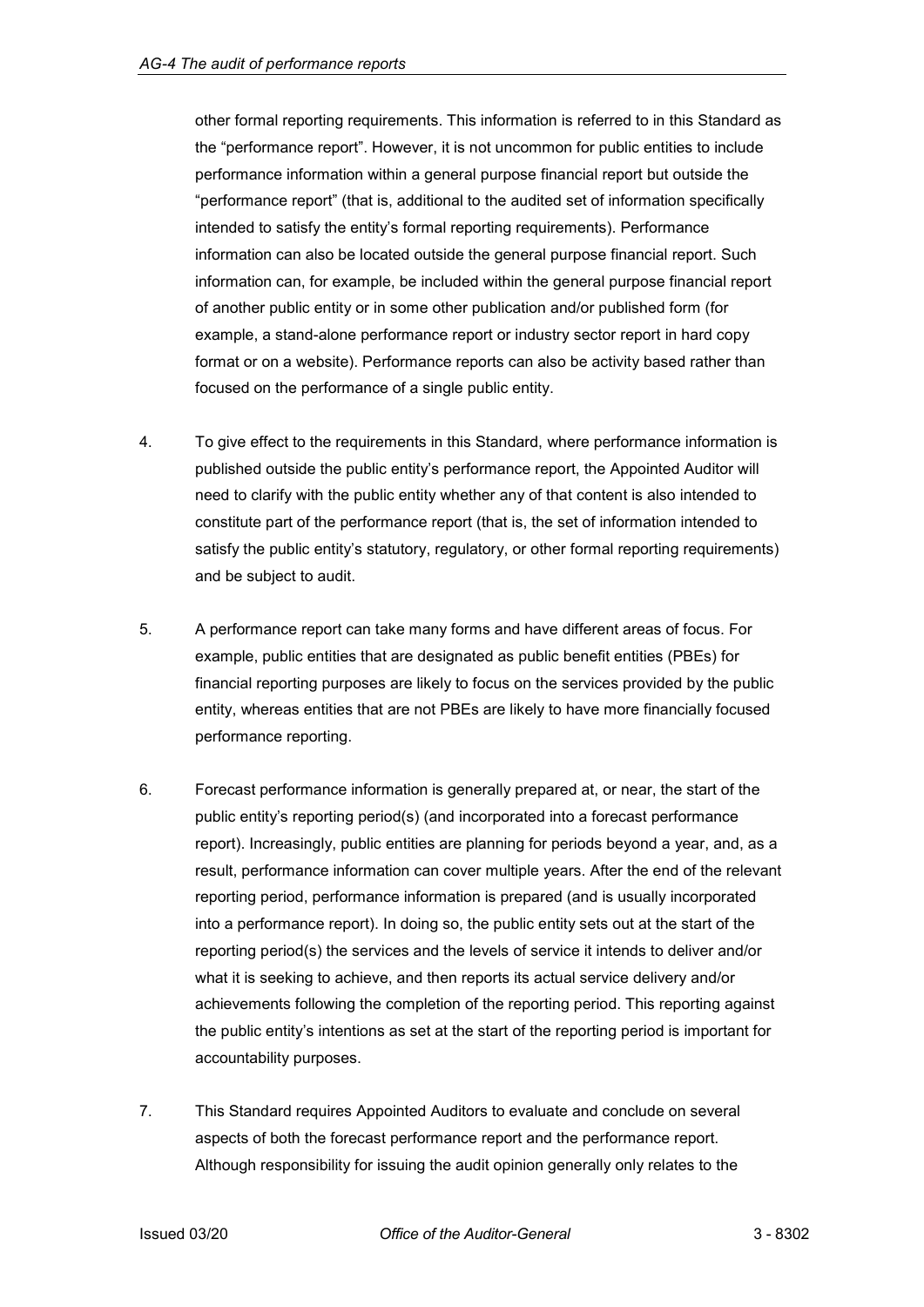performance report (normally published within the public entity's annual report), the Appointed Auditor will need to consider whether there is enough context for the performance report and, therefore, whether the public entity's performance is fairly presented. The performance reporting framework presented in the forecast performance report should, among other things, explain what the public entity is intending to achieve and how that will be assessed.

8. In the case of performance information that is included within a public entity's general purpose financial report but is not part of the performance report that is required to be audited, the Appointed Auditor is expected to primarily focus on whether the public entity has complied with its reporting requirements as set out in legislation, in keeping with AG ISA (NZ) 250 (Revised): *Consideration of laws and regulations*.

# <span id="page-3-0"></span>**Application**

- 9. Compliance with this Standard is mandatory for Appointed Auditors who carry out annual audits on behalf of the Auditor-General.
- 10. This Statement applies to audits of performance information that has been prepared for reporting periods beginning on or after 1 April 2020, although earlier application is encouraged, unless determined otherwise by the Auditor-General.[2](#page-3-2)

# <span id="page-3-1"></span>**Objectives**

- 11. The objectives of the Appointed Auditor are to plan the annual audit in keeping with the requirements of AG ISA (NZ) 300: *Planning the annual audit* so as to be able to form an opinion on the public entity's performance report, which will include:
	- (a) assessing whether the public entity has complied with its performance reporting obligations as set out in applicable legislation;
	- (b) assessing whether the public entity's performance reporting framework provides an adequate basis for reporting the public entity's performance; and
	- (c) auditing the performance report, including evaluating the appropriateness of the public entity's performance information, to form an opinion on whether the performance report:
		- (i) presents fairly, in all material respects, the performance of the public entity for the reporting period; and
		- $(ii)$  complies, where applicable,<sup>[3](#page-3-3)</sup> with generally accepted accounting practice.

j

<span id="page-3-3"></span><span id="page-3-2"></span><sup>&</sup>lt;sup>2</sup> The Auditor-General will outline the application of this Auditing Standard to different categories of public entities in the audit briefs issued in keeping with the requirements of AG ISA (NZ) 300.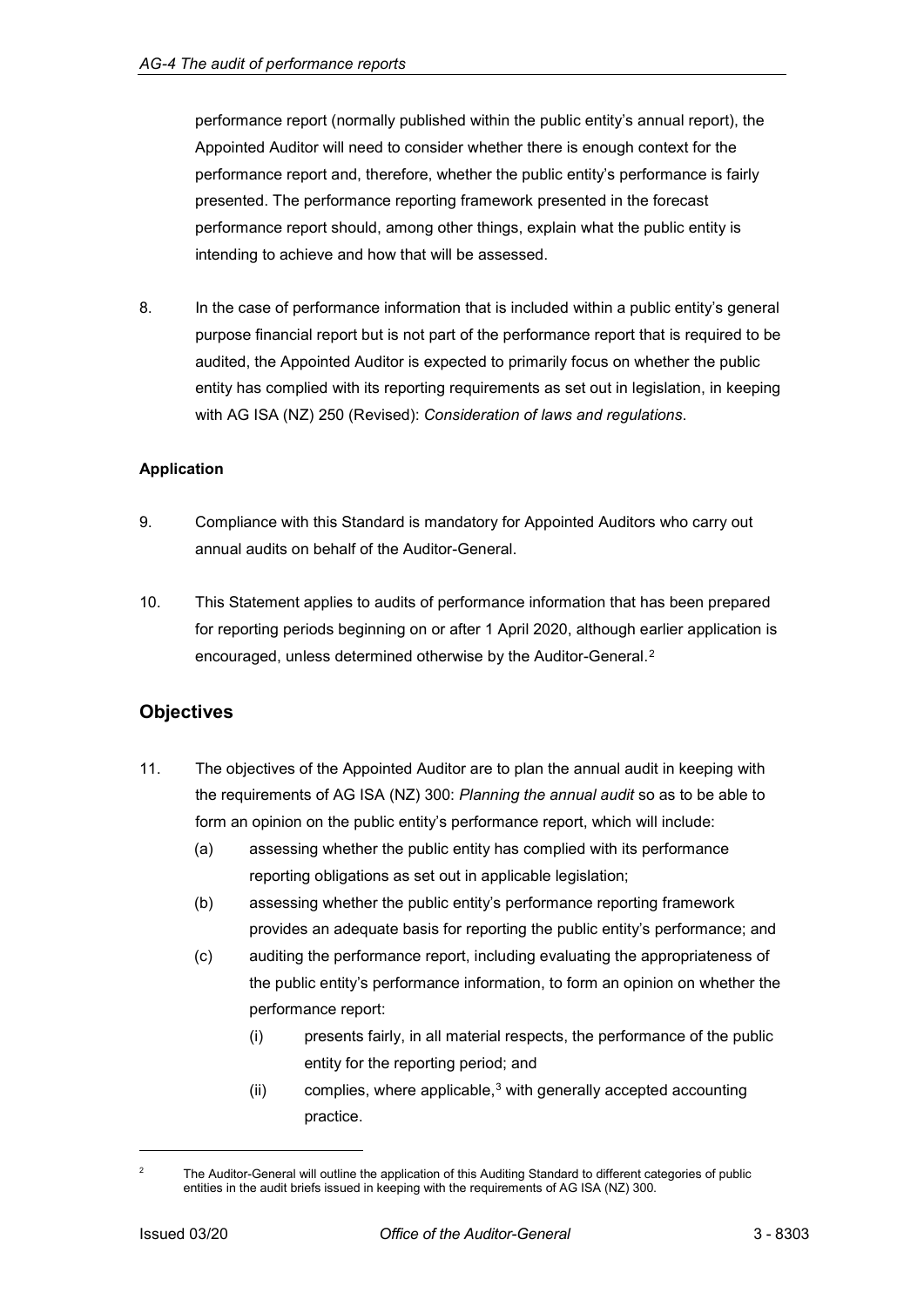# <span id="page-4-0"></span>**Definitions**

- 12. For the purpose of this Auditor-General's Auditing Standard, the defined terms have the meanings attributed:
	- (a) in the Glossary of Terms issued by the New Zealand Auditing and Assurance Standards Board (the NZAuASB glossary) of the External Reporting Board (although, where a term with a specific meaning in the New Zealand public sector differs from the NZAuASB glossary, the New Zealand public sector definition shall prevail);
	- (b) in the Auditor-General's Glossary of Terms; and
	- (c) in the list below.

| Appropriateness             | means the assessment threshold applied by Appointed<br>Auditors when they audit a public entity's performance<br>report. This includes assessing whether the<br>performance information is suitable, given the purpose<br>of the public entity and the nature of its activities, and<br>whether the performance report allows for an informed<br>assessment of the public entity's performance. |
|-----------------------------|-------------------------------------------------------------------------------------------------------------------------------------------------------------------------------------------------------------------------------------------------------------------------------------------------------------------------------------------------------------------------------------------------|
| Elements of performance     | means the inputs, processes, outputs, impacts, and<br>outcomes that may be used to describe and assess<br>the public entity's performance, although a public entity<br>could use different terms to describe its performance<br>elements.                                                                                                                                                       |
| Forecast performance report | means the performance report that has been prepared<br>by the public entity, at or near the start of the reporting<br>period(s), and that outlines what the public entity is<br>intending to achieve and how that will be assessed.                                                                                                                                                             |
| Impacts                     | means the relatively immediate or direct effect on<br>users of the public entity's outputs. Impacts sought<br>provide the rationale for the range of outputs delivered<br>by the public entity.                                                                                                                                                                                                 |
| Inputs                      | means the resources used by the public entity to<br>produce its outputs.                                                                                                                                                                                                                                                                                                                        |

-

<sup>&</sup>lt;sup>3</sup> Several different categories of public entities do not have to prepare performance information that complies with generally accepted accounting practice. Examples include tertiary education institutions, airports, and council-controlled organisations.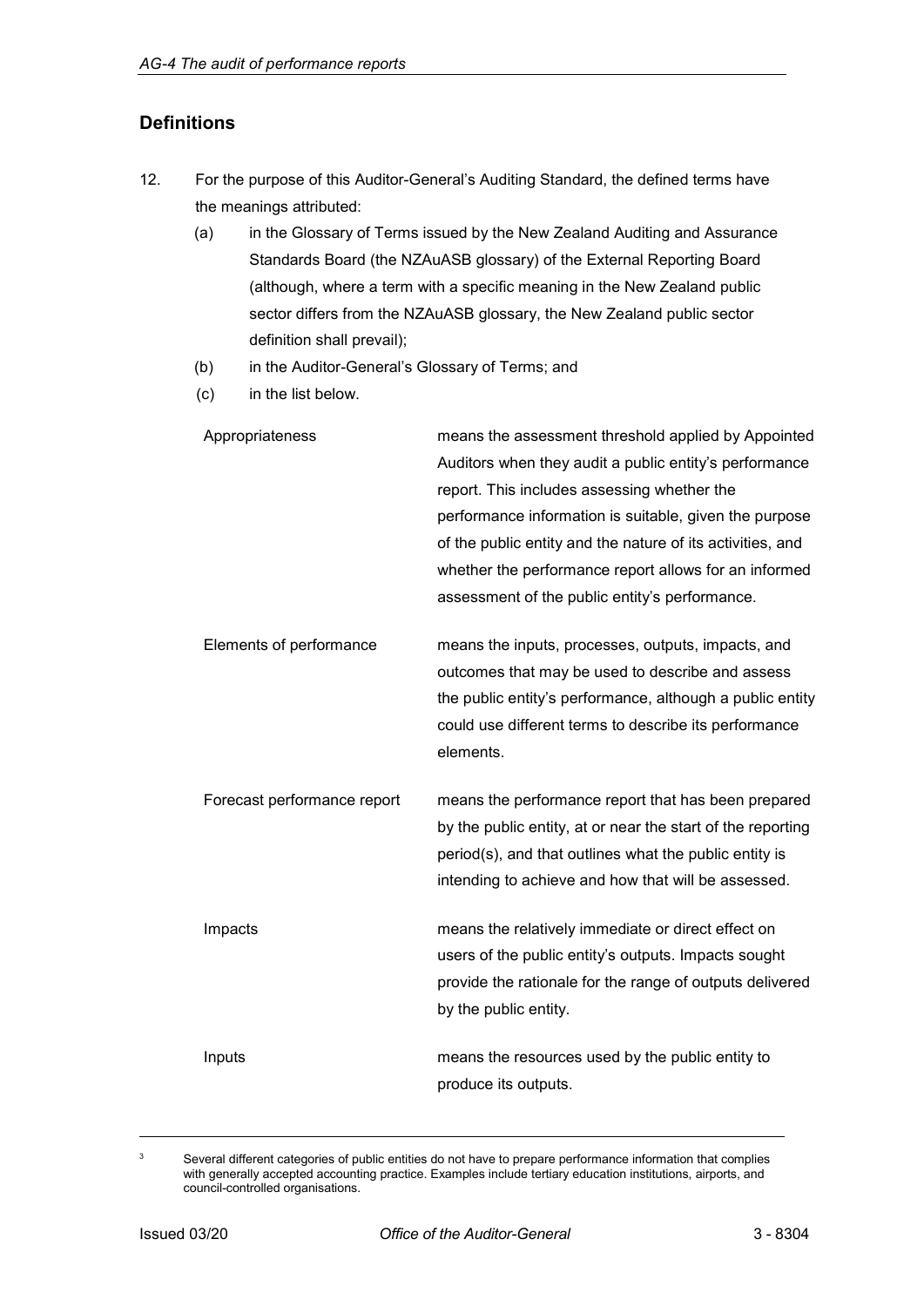| Management commentary   | means the material that generally features in annual<br>reports in one of the following three forms:<br>within the performance report as an aid to<br>understanding the report (this is to be<br>encouraged);<br>within the performance report as a substitute<br>for performance information (this is generally<br>not acceptable, although it may be justified<br>when new performance measures or baselines<br>are in the process of being established); and<br>outside the performance report. |
|-------------------------|----------------------------------------------------------------------------------------------------------------------------------------------------------------------------------------------------------------------------------------------------------------------------------------------------------------------------------------------------------------------------------------------------------------------------------------------------------------------------------------------------|
| Outcomes                | means changes in the state, condition, effects on, or<br>consequences for the community, society, economy,<br>or environment resulting from the existence and<br>operations of the public entity. (The outcomes sought<br>provide the overarching rationale for the range of<br>outputs delivered by the public entity.)                                                                                                                                                                           |
| Outputs                 | means the goods or services that are delivered by the<br>public entity. The term refers only to the goods and<br>services provided to third parties; it excludes goods<br>and services consumed within the reporting entity<br>(such as services provided by legal, research, HR, and<br>IT functions to other functional areas within the same<br>entity, which are often referred to as "internal<br>outputs"). $4, 5$                                                                           |
| Performance information | means information that conveys a public entity's<br>performance. Such information includes the relevant<br>elements of performance, together with their<br>associated performance measures and targets, where<br>appropriate.                                                                                                                                                                                                                                                                      |
| Performance measure     | means the specific criteria or means used to measure<br>performance, which is expressed in the context of the<br>dimensions of performance. They may be expressed                                                                                                                                                                                                                                                                                                                                  |

<span id="page-5-0"></span><sup>&</sup>lt;sup>4</sup> The Local Government Act 2002 uses the term "activity" to refer to goods and services. The term "outputs" is used throughout this Standard to refer to goods and services in place of the term "activity" mainly because the term "outputs" is more commonly recognised.

-

<span id="page-5-1"></span> $^{\rm 5}$  Output classes are groups of outputs of a similar nature. (They are sometimes referred to as "groups of activities".)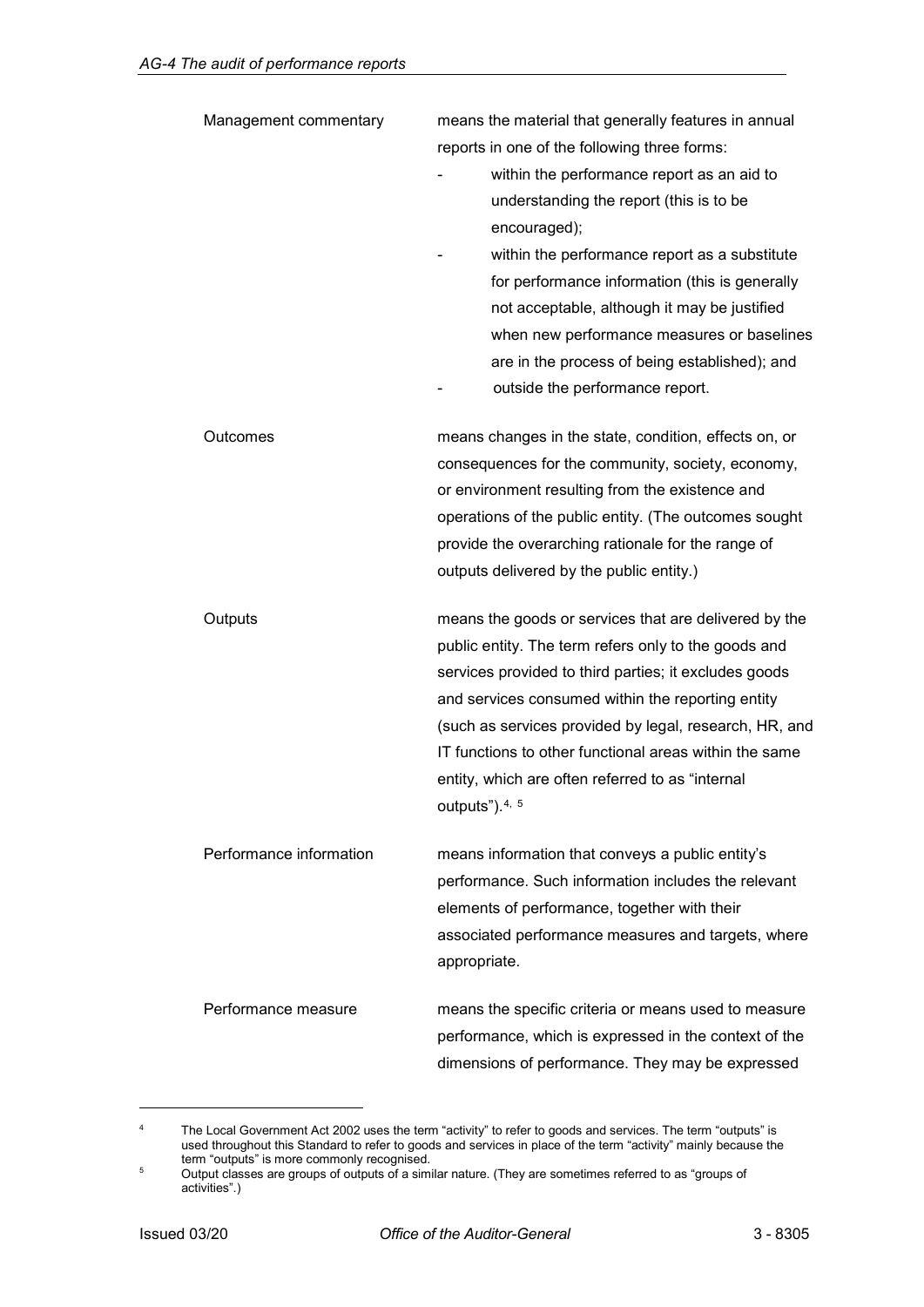as, but are not limited to, absolute numbers, percentages, ratios, point estimates, or ranges. They might also be qualitative in nature.<sup>[6](#page-6-0)</sup>

Performance report means the information subject to audit that records the performance of a public entity against its specified objectives in the form of after-the-event or "ex post" statements for the reporting period. A performance report should include the performance information that a user can use to assess the performance of the public entity. The appropriateness of such information will depend on the purpose of the public entity and the nature of its activities.

Performance reporting framework means the structure used by the public entity to present its performance information. A performance reporting framework should clearly demonstrate the rationale for, and the relationships among, the contextual information, elements of performance, performance measures, and performance targets. Overall, a performance reporting framework should reflect the public entity's high-level goals, including what outcomes it is seeking, what impacts it is looking to have, what the public entity is planning to do, and what resources it will apply. This means that the public entity should explain what it is doing and why, including how that will help to contribute to achieving the public entity's higher-level goals.

Performance targets means the specific levels or results (usually relating to outputs produced and outcomes achieved) that the public entity aims to achieve.

> The term "performance targets" encompasses the notion of "performance standards", which various pronouncements and literature on performance

j

<span id="page-6-0"></span>Performance dimensions are the aspects or properties that may be captured by a particular performance measure. They include, but are not limited to, *quantity* (i.e. how much is provided), *quality* (i.e. how well is it provided), *timeliness* (i.e. when it is provided), *location* (i.e. where it is provided), and *cost* (i.e. how much it costs). Not all of the dimensions will be applicable for each performance measure – for example, location is often not reported when it is self-evident. However, there is a rebuttable presumption that quality will be a dimension that is always measured and reported.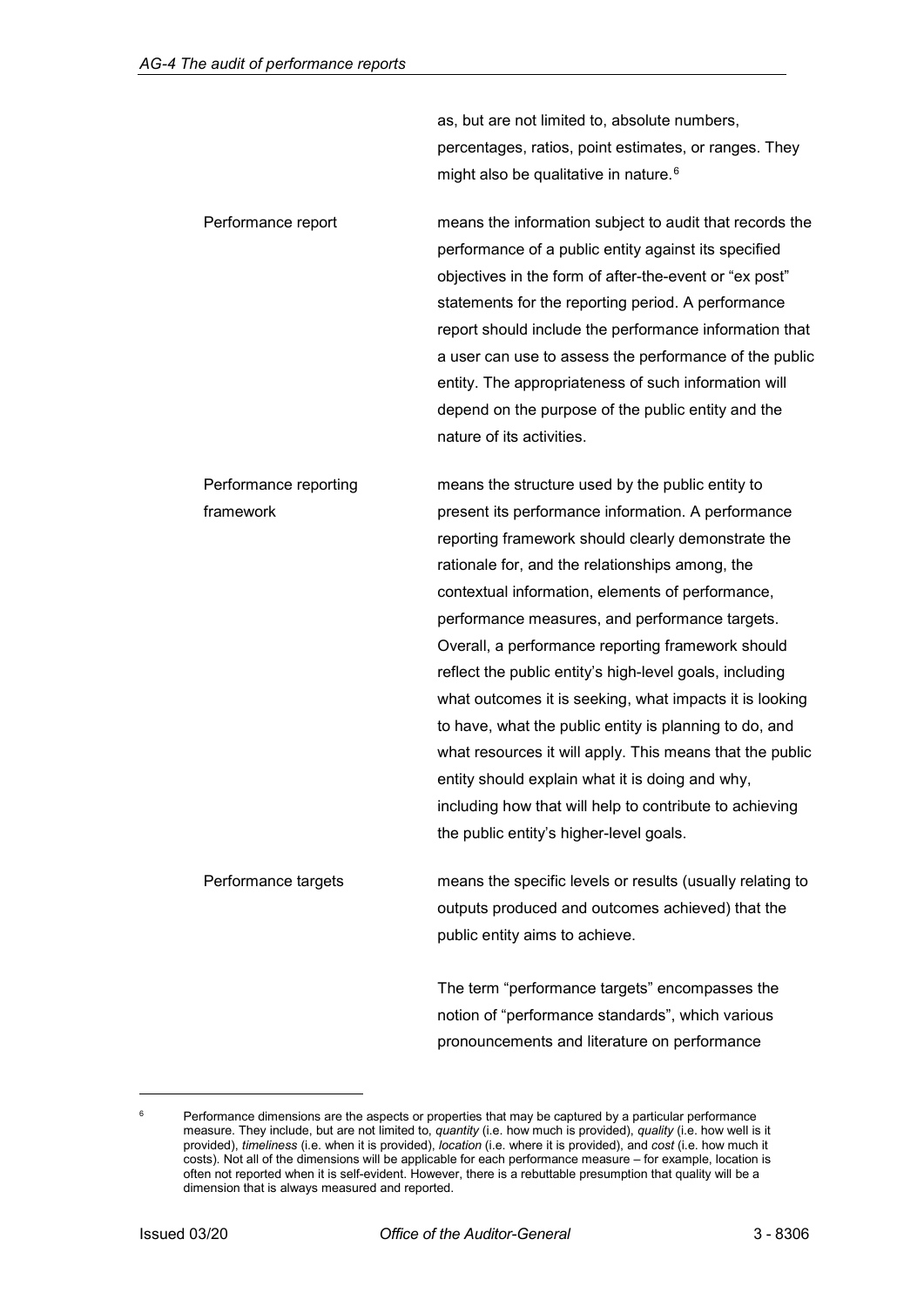|                                | reporting often use to refer to levels of planned     |  |
|--------------------------------|-------------------------------------------------------|--|
|                                | performance.                                          |  |
| Qualitative characteristics of | means the following attributes of performance         |  |
| general purpose financial      | information:                                          |  |
| reporting <sup>7</sup>         | relevant because the performance information          |  |
|                                | meets the needs of the users;                         |  |
|                                | reliable because the performance information          |  |
|                                | is free of material error and bias, and is not        |  |
|                                | misleading as it faithfully represents the            |  |
|                                | performance of the public entity;                     |  |
|                                | understandable because the performance                |  |
|                                | information is clearly presented, with additional     |  |
|                                | information supplied as needed to assist in           |  |
|                                | clarification; and                                    |  |
|                                | comparable because the performance                    |  |
|                                | information can be compared with the forecast         |  |
|                                | performance information for the relevant              |  |
|                                | reporting period, the performance information         |  |
|                                | presented for other reporting periods, and,           |  |
|                                | where relevant, for other similar reporting           |  |
|                                | entities, which enables users to make an              |  |
|                                | informed assessment of the performance of             |  |
|                                | the public entity.                                    |  |
| Users                          | means those persons who rely on published (that is,   |  |
|                                | external) general purpose reports as their major      |  |
|                                | source of financial and performance information about |  |
|                                | the entity. For this purpose, users are assumed to    |  |
|                                | have a reasonable knowledge and willingness to study  |  |
|                                | the reported information with reasonable diligence.   |  |
|                                | In relation to the public sector, specific users of   |  |
|                                | published performance reports may include customers   |  |

<span id="page-7-0"></span> $7$  The qualitative characteristics of performance information are the same as those that apply to financial information.

j

(that is, the recipients of public goods or services), funders and financial supporters (including taxpayers and ratepayers), elected or appointed representatives

(for example, members of Parliament and select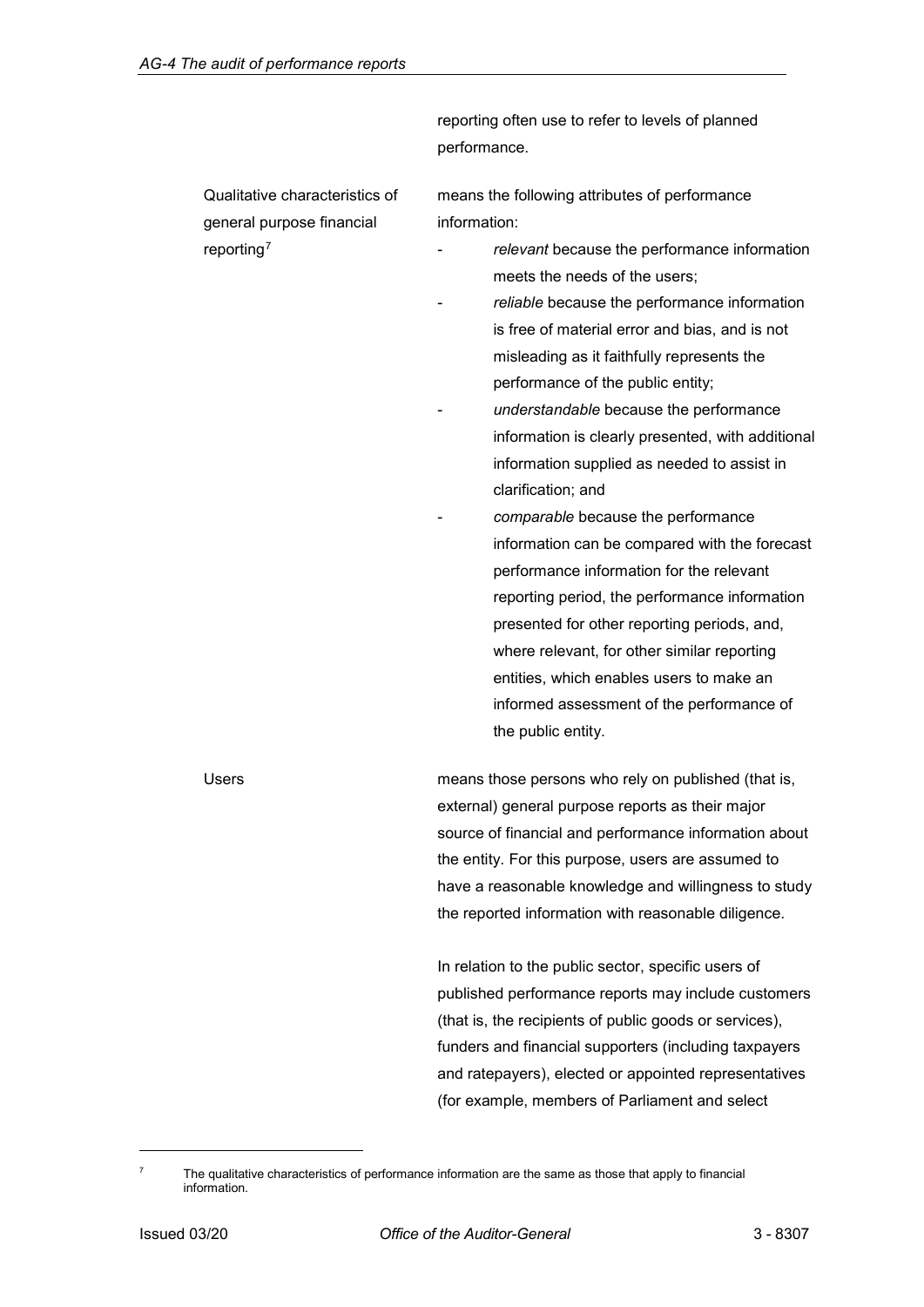committees), and interested members of the public (for example, media commentators, academics and other analysts, and members of relevant professional or community groups).

Although governors (for example, Ministers and local authority councillors), central agencies, other monitoring agencies, some grant providers, and other entities' management or those charged with governance are also users of published reports, they have access to, or are able to request, additional financial and performance information (that is, special purpose reports) in carrying out their governance, monitoring, or management responsibilities.

# <span id="page-8-0"></span>**Requirements**

### <span id="page-8-1"></span>**Planning for the audit of the performance report**

- 13. The Appointed Auditor shall plan the audit of the performance report as part of planning the annual audit, in keeping with the objectives of AG ISA (NZ) 300: *Planning the annual audit*, by ensuring that the overall audit strategy and audit plan reflects any connections with the audit work to be performed on the public entity's financial information, including:
	- (a) assessing whether the public entity has complied with its performance reporting obligations as set out in applicable legislation;
	- (b) assessing whether the public entity's performance reporting framework provides an adequate basis for reporting the public entity's performance; and
	- (c) auditing the performance report, including evaluating the appropriateness of the public entity's performance information to form an opinion on whether the performance report:
		- (i) presents fairly, in all material respects, the performance of the public entity for the reporting period; and
		- (ii) complies, where applicable, with generally accepted accounting practice (Ref: Para A1-A2).
- 14. The Appointed Auditor shall gain an understanding of the purpose of the public entity and the nature of its activities, in keeping with the objectives of AG ISA (NZ) 315: *Understanding the entity and its environment*. This is necessary to, among other things, assist the Appointed Auditor to: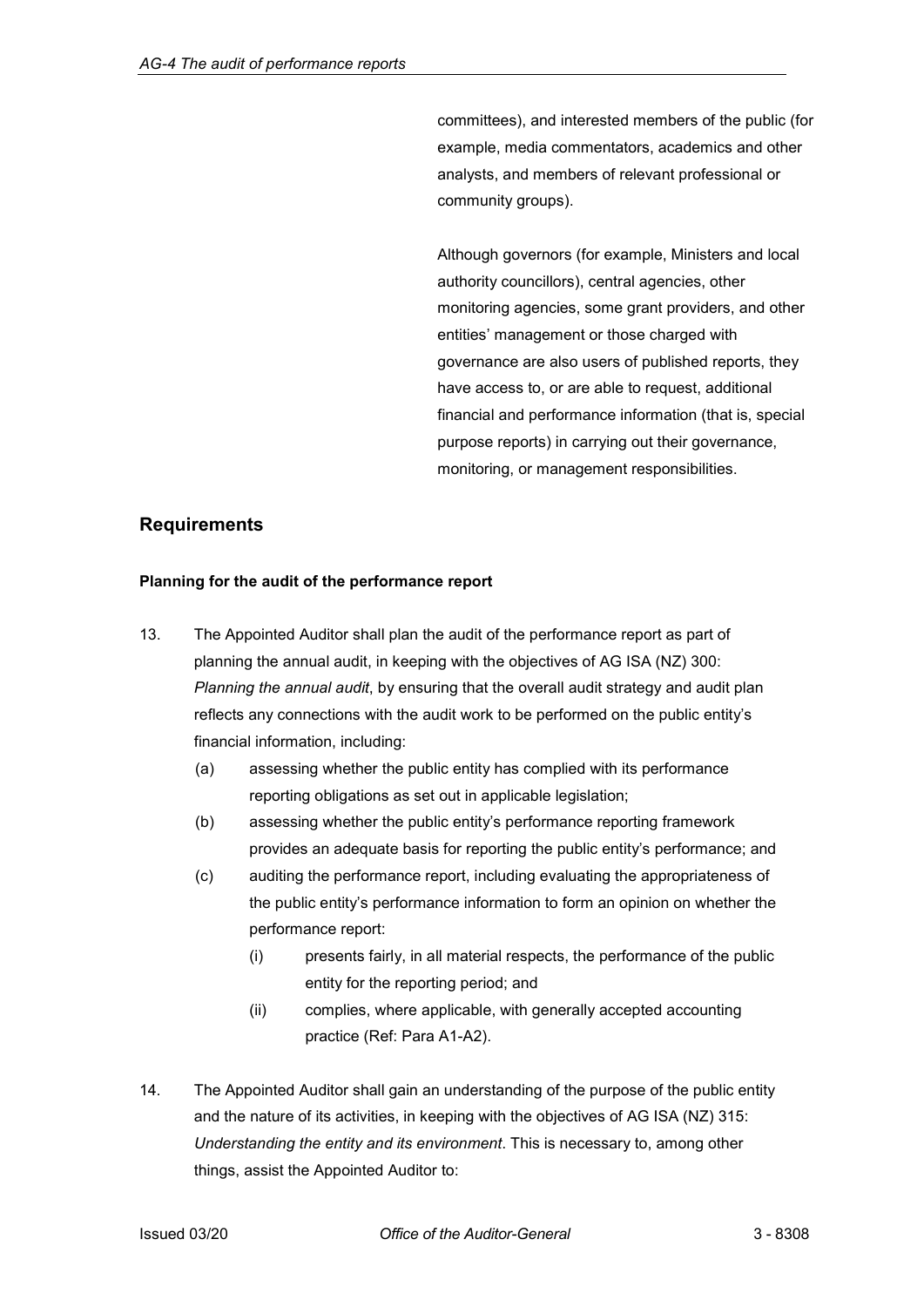- (a) assess the public entity's approach to performance management;
- (b) provide a basis for assessing the appropriateness of the public entity's performance report; and
- (c) plan the audit approach for auditing the performance report (Ref: Para. A3).
- 15. In meeting the requirements of paragraph 14 above, the Appointed Auditor shall, as part of obtaining an understanding of the public entity's systems of internal control, in keeping with the objectives of AG ISA (NZ) 315 (Revised): *Understanding the entity and its environment*, identify whether any changes have been made to those systems since their most recent assessment. Where changes have been made, the Appointed Auditor shall evaluate the implications of those changes when planning the audit approach and the nature and extent of audit procedures to be carried out (Ref: Para. A4-A5).
- 16. In determining the overall audit strategy and audit plan in keeping with AG ISA (NZ) 300: *Planning the annual audit*, the Appointed Auditor shall confirm in relation to the public entity's performance information:
	- (a) where the public entity intends to report its performance; and
	- (b) how the public entity intends to report its performance (Ref: Para. A6).
- 17. Where a public entity's performance is being reported as part of another public entity's performance report, the Appointed Auditor shall liaise with the Appointed Auditor(s) of the other public entity(s) to ensure that all material performance information relating to the public entity is audited. This is expected to include consideration of pre-engagement activities (including any impact on the audit engagement letter), audit planning, fieldwork, and reporting (including any impact on the letter of representation).

# <span id="page-9-0"></span>**Assessing the forecast performance report**

- 18. Because the content of the performance report is usually determined in advance as part of the forecast performance report (for example, in a statement of intent, forecast statement of service performance, statement of performance expectations, or longterm plan), the Appointed Auditor shall seek to obtain a copy of the forecast performance report before its approval and publication (Ref: Para. A7-A9).
- 19. If the forecast performance report is obtained in enough time to enable the Appointed Auditor to consider the report and for the public entity to respond to the Appointed Auditor's comments, then the Appointed Auditor shall form a preliminary view, in the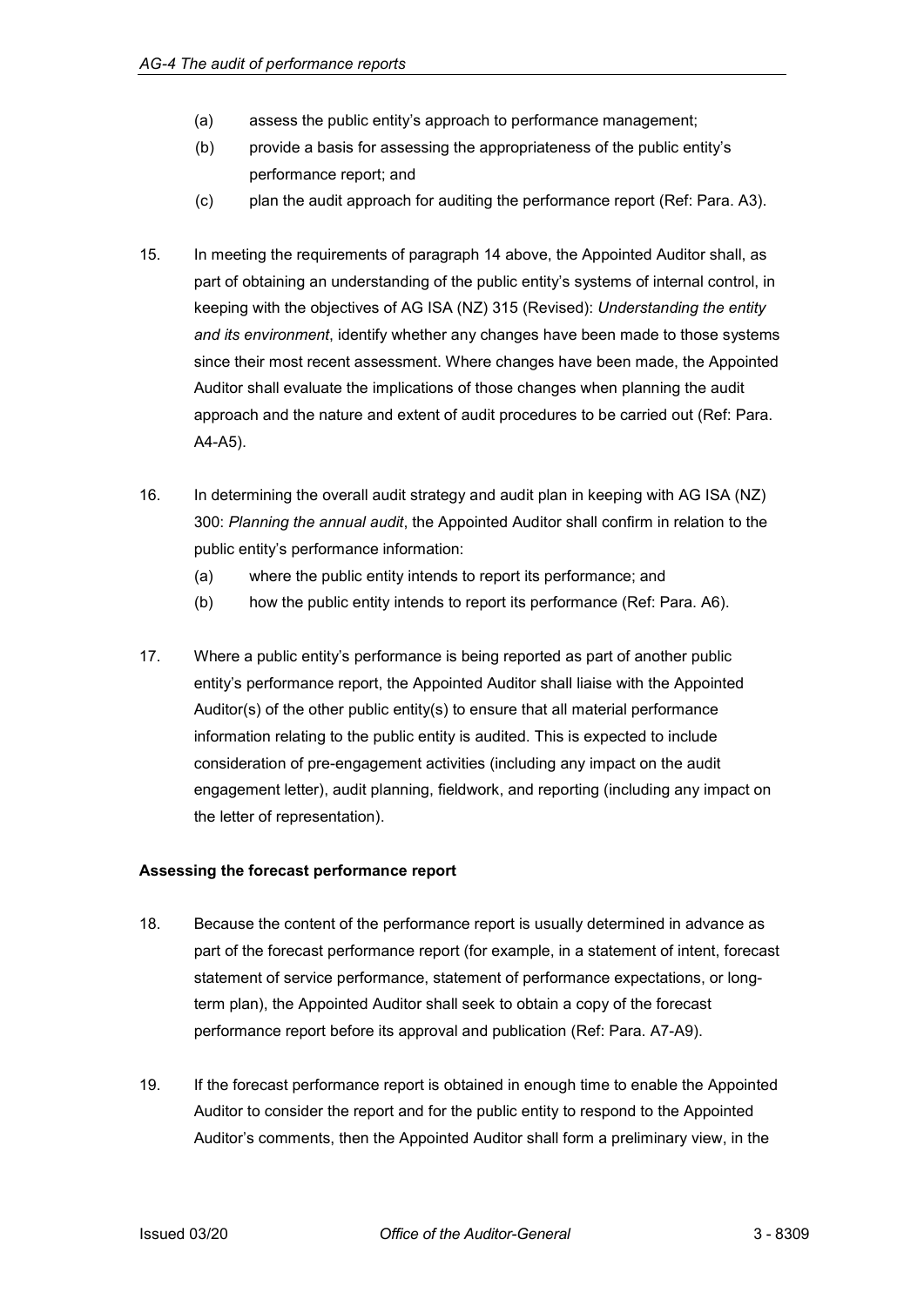context of the matters considered during planning (as referred to in paragraphs 13 to 17 above), about:

- (a) whether the public entity has complied with its performance reporting obligations as set out in applicable legislation;
- (b) whether the forecast performance report incorporates an adequate performance reporting framework;
- (c) whether the forecast performance report provides an adequate basis for presenting fairly, in all material respects, the performance of the public entity;
- (d) where applicable, whether the forecast performance report complies with generally accepted accounting practice; and
- (e) whether the public entity has adequate systems and controls in place to appropriately record and report its performance (Ref: Para. A10-A47).
- 20. If the Appointed Auditor is of the view, after discussing with management or those charged with governance, that the forecast performance report will not meet the requirements of paragraph 19 above, then the Appointed Auditor shall notify the OAG. Once the Appointed Auditor has notified the OAG, the Appointed Auditor shall discuss their concerns with management or those charged with governance at the earliest opportunity, as this may provide an opportunity to make improvements to the forecast performance report before it is finalised or published.
- 21. If the Appointed Auditor has doubts about the seriousness of their concerns about the forecast performance report (including any concerns that the Appointed Auditor may have about the upcoming verification of the performance information to be contained in the performance report), then the Appointed Auditor shall consult with the OAG before discussing the concerns with management or those charged with governance.
- 22. The Appointed Auditor shall report to management or those charged with governance any significant deficiencies noted and any areas for improvement of the forecast performance report, in keeping with AG ISA (NZ) 260 (Revised): *Communication with those charged with governance*.

# <span id="page-10-0"></span>**Auditing the performance report**

# *Reconfirming the approach to auditing the performance report*

23. The Appointed Auditor shall reconfirm their audit approach, as outlined in their overall audit strategy and audit plan, for the audit of the performance report in keeping with the objectives of AG ISA (NZ) 300: *Planning the annual audit*, including taking into account any conclusions that were made on: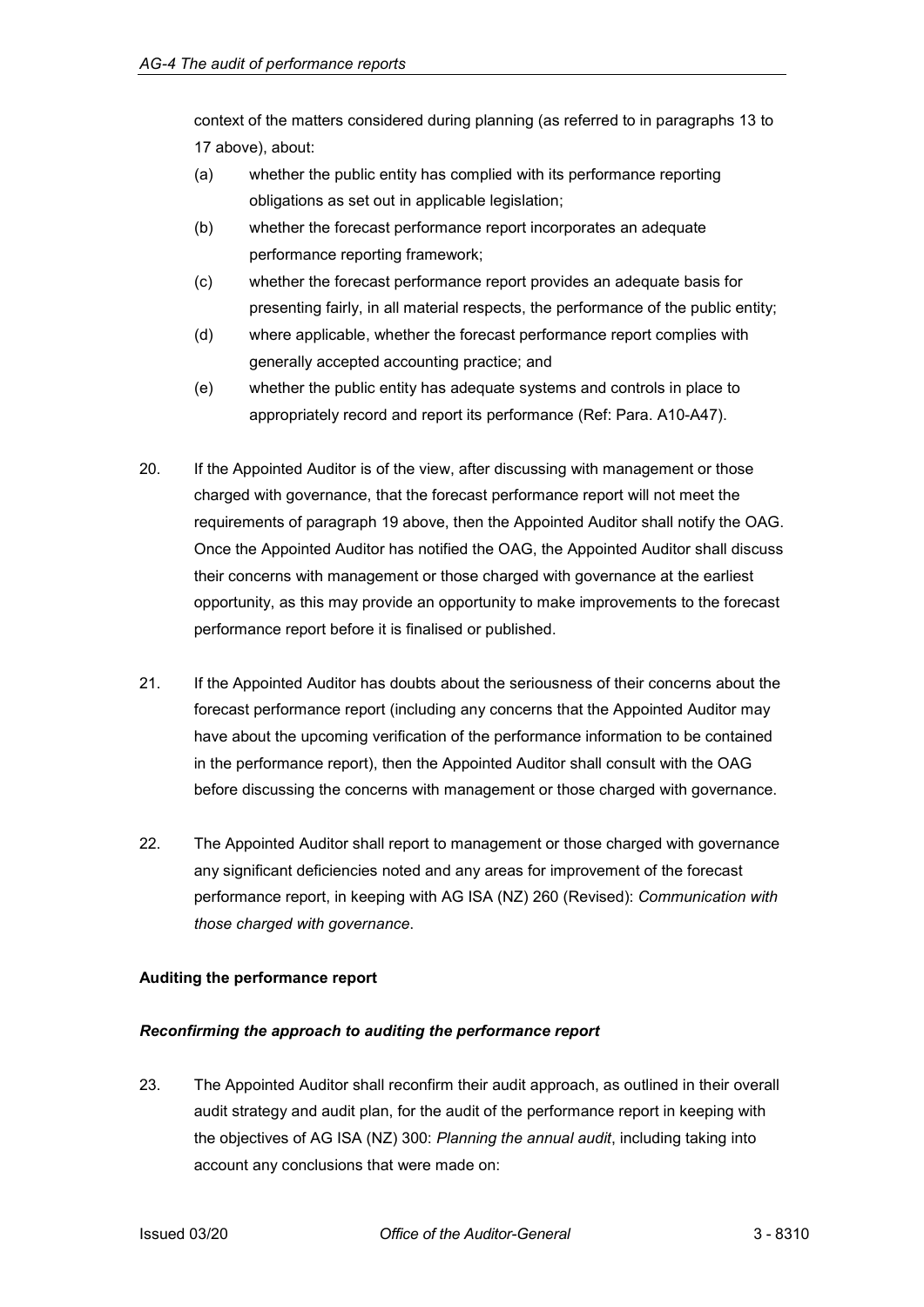- (a) whether the public entity has complied with its reporting obligations as set out in applicable legislation;
- (b) the adequacy of the performance reporting framework;
- (c) the appropriateness of the forecast performance information;
- (d) whether the forecast performance information complies with generally accepted accounting practice (where applicable); and
- (e) the public entity's systems of internal control and the way the public entity manages and reports its performance.

### *Determining materiality*

- 24. The Appointed Auditor shall determine and document the material performance information in keeping with the requirements of AG ISA (NZ) 320: *Materiality in planning and performing an annual audit*. In doing so, the Appointed Auditor shall document their rationale for determining which performance information is material performance information.
- 25. The Appointed Auditor shall establish a basis and level for determining planning materiality that will be used to determine material performance information. The level should be based on the Appointed Auditor's judgement about the size of the misstatements that are likely to influence users' assessment of the performance of the public entity (Ref: Para. A22 and A48-A49).

# *Fieldwork*

### *Obtaining audit evidence*

26. The Appointed Auditor shall obtain sufficient appropriate audit evidence to support the verification of material performance information, in keeping with ISA (NZ) 500: *Audit Evidence*. This includes ensuring that any connections with the audit work to be performed on the public entity's financial information are made in such a way so as to maximise audit efficiency and effectiveness (Ref: Para. A50-A53).

### *Evaluating information located outside the performance report*

27. The Appointed Auditor shall evaluate any performance information that is located within the general purpose financial report but outside the performance report, in keeping with the requirements of ISA (NZ) 720: *The auditor's responsibilities relating to other information in documents containing audited financial statements*.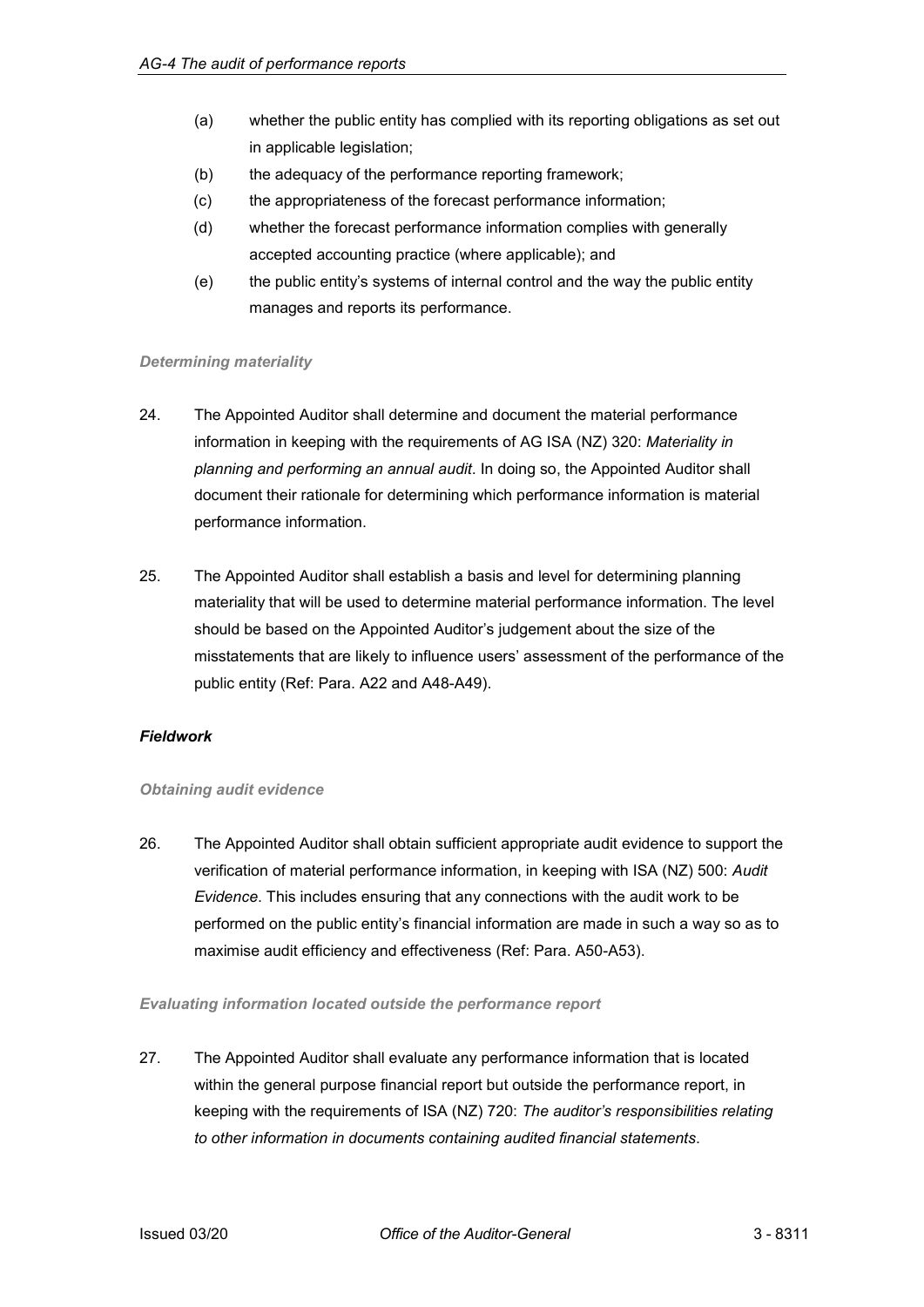- 28. The Appointed Auditor shall clarify with the public entity whether there is any published performance information outside the general purpose financial report that is intended to form part of the performance report (that is, whether it forms part of the set of information intended to satisfy the public entity's statutory, regulatory, or other formal reporting requirements) and be subject to audit. The Appointed Auditor shall audit the performance information located outside the general purpose financial report that forms part of the public entity's performance report in accordance with the requirements of this standard.
- 29. Where the public entity's performance is being reported through the performance report of another public entity, the Appointed Auditor shall liaise with the Appointed Auditor of that entity. The Appointed Auditor needs to ensure that all material performance information included in the performance report of another public entity has been audited.

# *Determining whether there have been any changes in material performance information*

30. The Appointed Auditor shall determine whether there have been any changes to the material performance information from that presented in the forecast performance report. Where the Appointed Auditor identifies that material elements (for example, outcomes, impacts, outputs), performance measures, or performance targets have been adjusted during the reporting period, the Appointed Auditor shall ensure that the changes have been appropriately approved, are adequately explained within the performance report, and do not detract from the ability of stakeholders to make an informed assessment of the performance of the public entity (Ref: Para. A54-A58).

### *Evaluating management commentary*

- 31. The Appointed Auditor shall apply professional judgement when determining the level of assurance that is required over the management commentary that is included within the performance report. In doing so, the Appointed Auditor shall evaluate the management commentary to determine the relevance and reliability of that commentary to the audited performance information.
- 32. Where there are material reported variances between forecast and actual performance results, the Appointed Auditor shall evaluate the explanations given for those variances and assess their reasonableness. If no explanation is given, then the Appointed Auditor shall determine whether the absence of explanation is likely to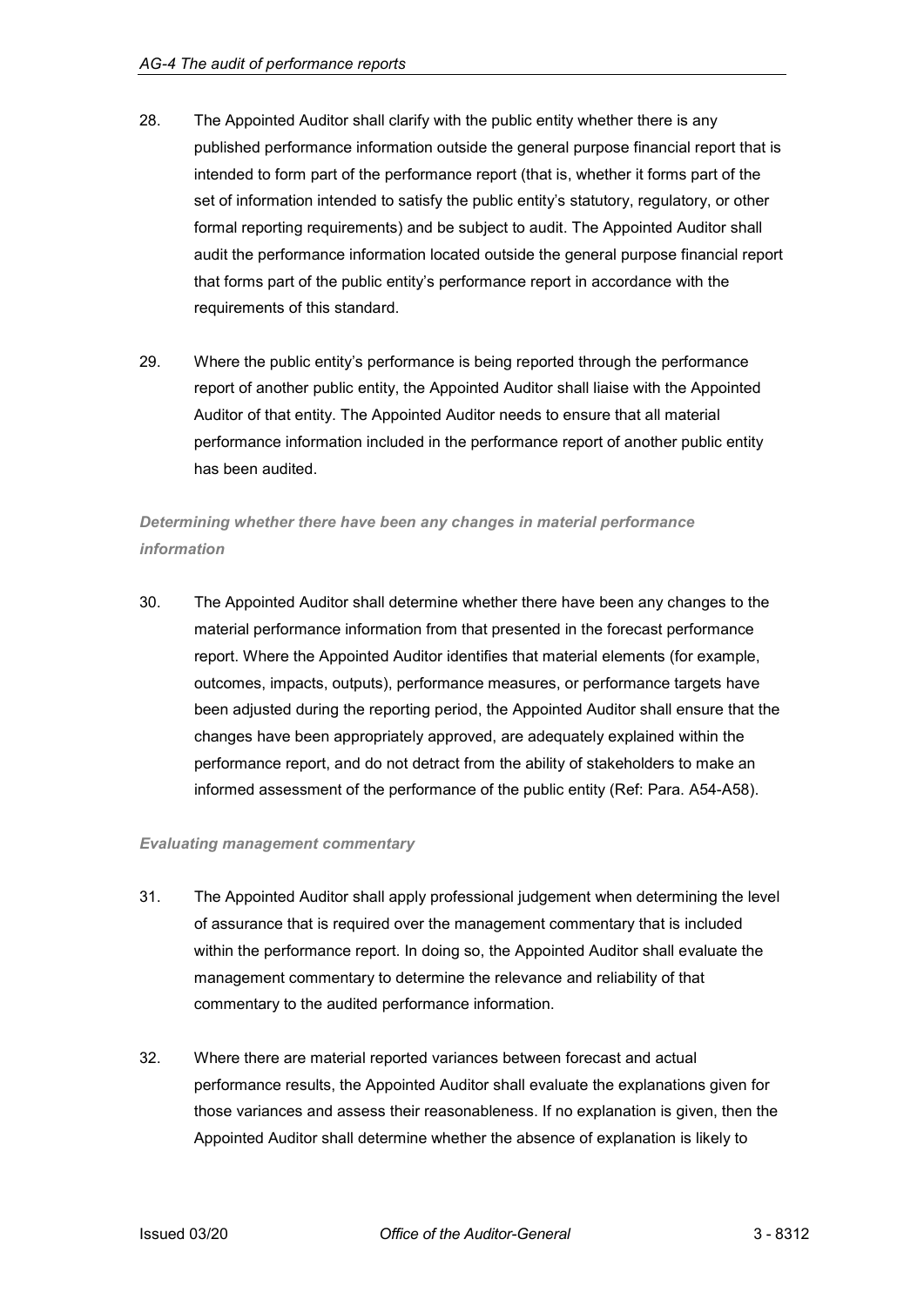materially affect the ability of stakeholders to make an informed assessment of the public entity's performance.

33. Where the Appointed Auditor is of the view that the management commentary is misleading or inconsistent with information contained in the performance report or other parts of the general purpose financial report, the Appointed Auditor shall request management or those charged with governance to justify their commentary or reconcile, remedy, or remove the misleading or inconsistent statements, as appropriate (Ref: Para. A59-A61).

# *Assessing the reasonableness of cost allocations*

34. The Appointed Auditor shall obtain reasonable assurance that costs have been appropriately allocated to each reported material output or output class. The cost allocation method, and the application of that method, should result in the performance report presenting a fair reflection of the cost of each reported output or output class (Ref: Para. A62-A63).

# *Reporting*

*Forming an opinion on the performance report*

- 35. The Appointed Auditor shall evaluate the appropriateness of the public entity's performance report against the applicable legislative requirements and assess whether the performance report presents fairly, in all material respects, the performance of the public entity and, where applicable, whether the performance report complies with generally accepted accounting practice.
- 36. In evaluating the appropriateness of the performance report, the Appointed Auditor shall bear in mind their conclusions on the appropriateness of the forecast performance report.
- 37. The Appointed Auditor shall evaluate the evidence obtained to support the verification of the material performance information.
- 38. If the Appointed Auditor has significant concerns about the adequacy of the performance report but is in doubt as to the seriousness of those concerns, including any serious concerns about the appropriateness of the content of the performance report or the verification of the material performance information, then the Appointed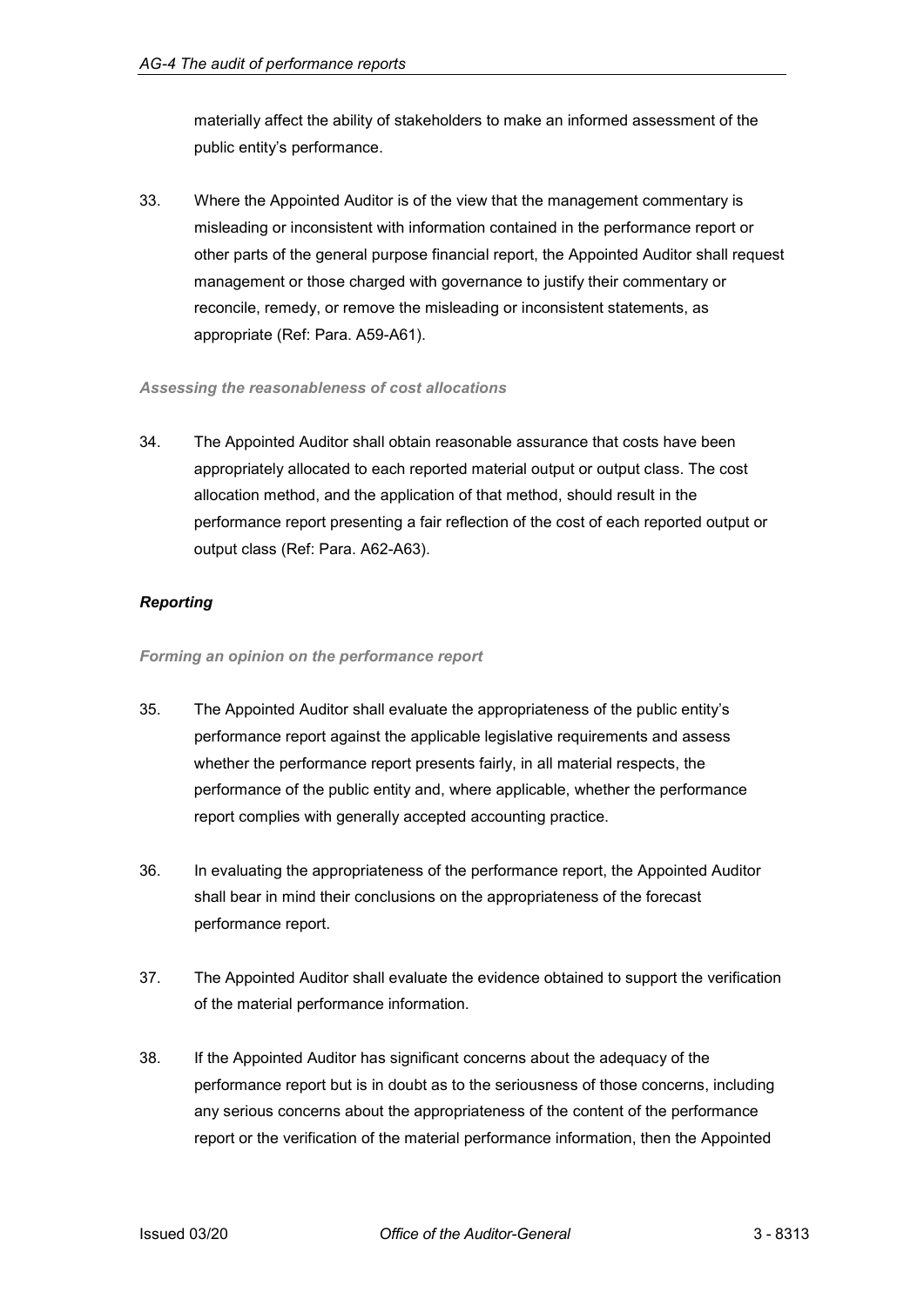Auditor shall consult the OAG before forming their audit opinion or otherwise reporting such matters to management or those charged with governance.

- 39. Based on the outcome of the Appointed Auditor's evaluation in paragraphs 35 to 38 above, the Appointed Auditor shall form an opinion, in keeping with the requirements of AG ISA (NZ) 700 (Revised): *Forming an opinion and reporting on financial statements*, on whether the performance report:
	- (a) means that the public entity has complied with its performance reporting obligations as set out in applicable legislation;
	- (b) presents fairly, in all material respects, the public entity's performance for the relevant reporting period, including:
		- (i) its performance achieved as compared with the forecast performance report for the reporting period(s); and
		- (ii) where legislation requires, its actual revenue and output expenses as compared with the forecasts contained in the corresponding forecast performance report; and
	- (c) complies, where applicable, with generally accepted accounting practice (Ref: Para. A64-A70).
- 40. In forming an opinion on the public entity's performance report (in conjunction with their opinion on the financial statements), the Appointed Auditor shall comply with the objectives of ISA (NZ) 720: *The auditor's responsibilities relating to other information in documents containing audited financial statements* for any performance information that is included in the general purpose financial report but is located outside the performance report.
- 41. In forming an opinion on the public entity's performance report, the Appointed Auditor shall evaluate any performance information located outside the general purpose financial report that forms part of the public entity's performance report.

# *Reporting to the OAG*

42. The Appointed Auditor shall report to the OAG in keeping with AG-1: *Reporting to the OAG*, including outlining issues or misstatements identified during the audit of the performance report in the document summarising the audit conclusions that is prepared at the conclusion of the annual audit.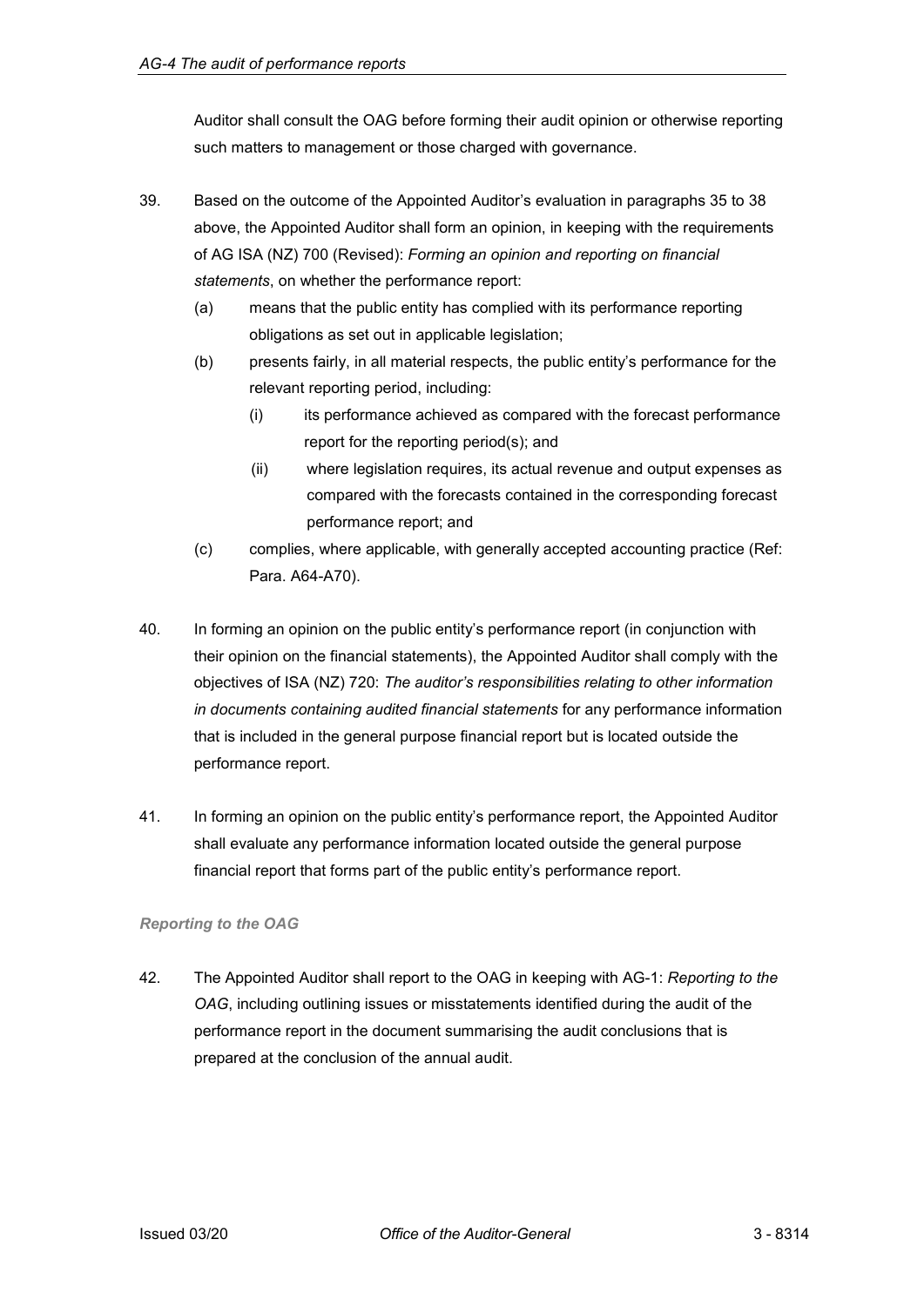*Communicating with management or those charged with governance*

- 43. The Appointed Auditor shall, in keeping with the objectives of AG ISA (NZ) 260 (Revised): *Communication with those charged with governance*, communicate to management or those charged with governance:
	- (a) issues relating to the public entity's compliance with its performance reporting obligations, as set out in applicable legislation;
	- (b) issues identified that may affect the adequacy of the performance reporting framework;
	- (c) issues identified that mean the performance report does not present fairly, in all material respects, the public entity's performance or does not comply, where applicable, with generally accepted accounting practice;
	- (d) issues with systems of internal control that affected, or may have affected, the performance report;
	- (e) uncorrected misstatements identified during the audit of the performance report in keeping with paragraph 12 of ISA (NZ) 450: *Evaluation of misstatements identified during audit*; and
	- (f) other matters or issues, or improvements that need to be made to the public entity's performance report, that, in the Appointed Auditor's professional judgement, management or those charged with governance need to be aware of.

**\*\*\***

# <span id="page-15-0"></span>**Application and other explanatory material**

# <span id="page-15-1"></span>**Planning for the audit of the performance report** (Ref: Para. 13-17)

- A1. Statutes governing public entities' performance reporting obligations include the Public Finance Act 1989, Crown Entities Act 2004, Local Government Act 2002, Education Act 1989, and Energy Companies Act 1992, and may also include the public entity's enabling Act. As a result, the Appointed Auditor will need to maintain an understanding of the laws and regulations that specify the form, content, preparation, publication, and audit of the performance report and assess whether they have been met, in keeping with the objectives of AG ISA (NZ) 250 (Revised): *Consideration of laws and regulations*.
- A2. The Appointed Auditor's understanding of the way the public entity manages and reports its performance is essential for informing their views on the adequacy of the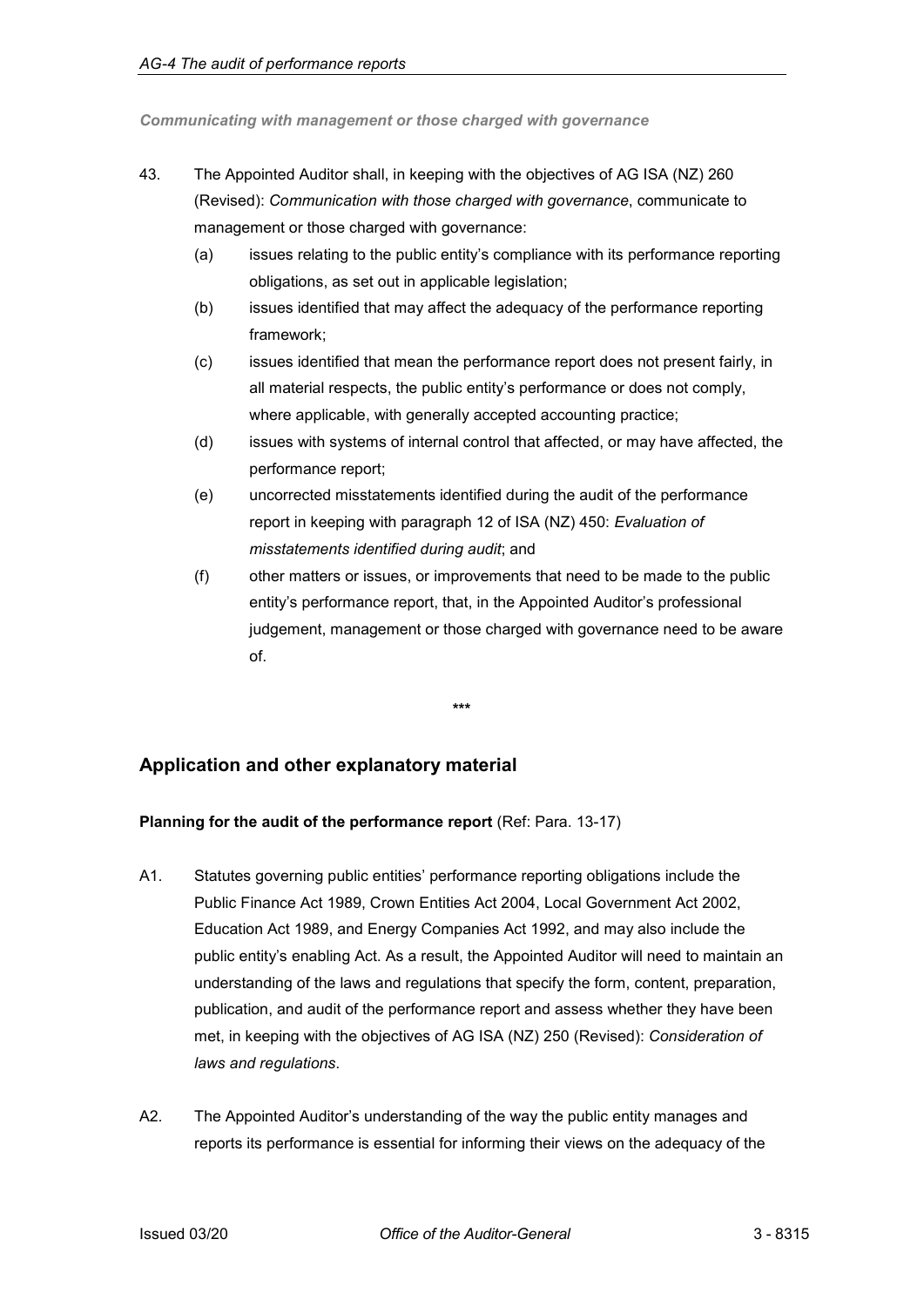performance reporting framework. As a result, the Appointed Auditor will need to consider:

- how the public entity views the relationships between the various elements of its performance; and
- the public entity's performance priorities.

In doing this, the Appointed Auditor will need to consider matters that may have previously affected the public entity's performance report, including recent audit reports and communications with management or those charged with governance.

- A3. In gaining an understanding of the public entity, the Appointed Auditor will also need to consider the public entity's (external and internal) business environment, any changes in that environment, and the possible implications for the audit.
- A4. The Appointed Auditor should gain an understanding of how the public entity's performance information is prepared based on the public entity's systems of internal control. This will involve gaining an understanding of the policies, processes, systems, and structures employed by the public entity for planning, managing, reporting, and evaluating its overall performance. To do this effectively, the Appointed Auditor will need to understand:
	- the public entity's approach to formulating strategy, its strategic planning processes, and the links to operations, in terms of planning, management, and reporting flows;
	- its processes for:
		- specifying outcomes and impacts, outputs, resources, and processes for service delivery;
		- setting organisational objectives and targets;
		- establishing business plans and budgets; and
		- measuring and reporting performance throughout the different levels within (and outside) the public entity;
	- how the public entity assesses its performance information needs for the purposes of management decision-making and accountability; and
	- how the public entity designs, implements, and reviews the information systems that support its information requirements.

This understanding is essential for determining whether the public entity's performance objectives and achievements are adequately reflected in both the forecast performance report and performance report.

A5. When assessing the public entity's systems of internal control, the Appointed Auditor should take into account any matters affecting the public entity's systems of internal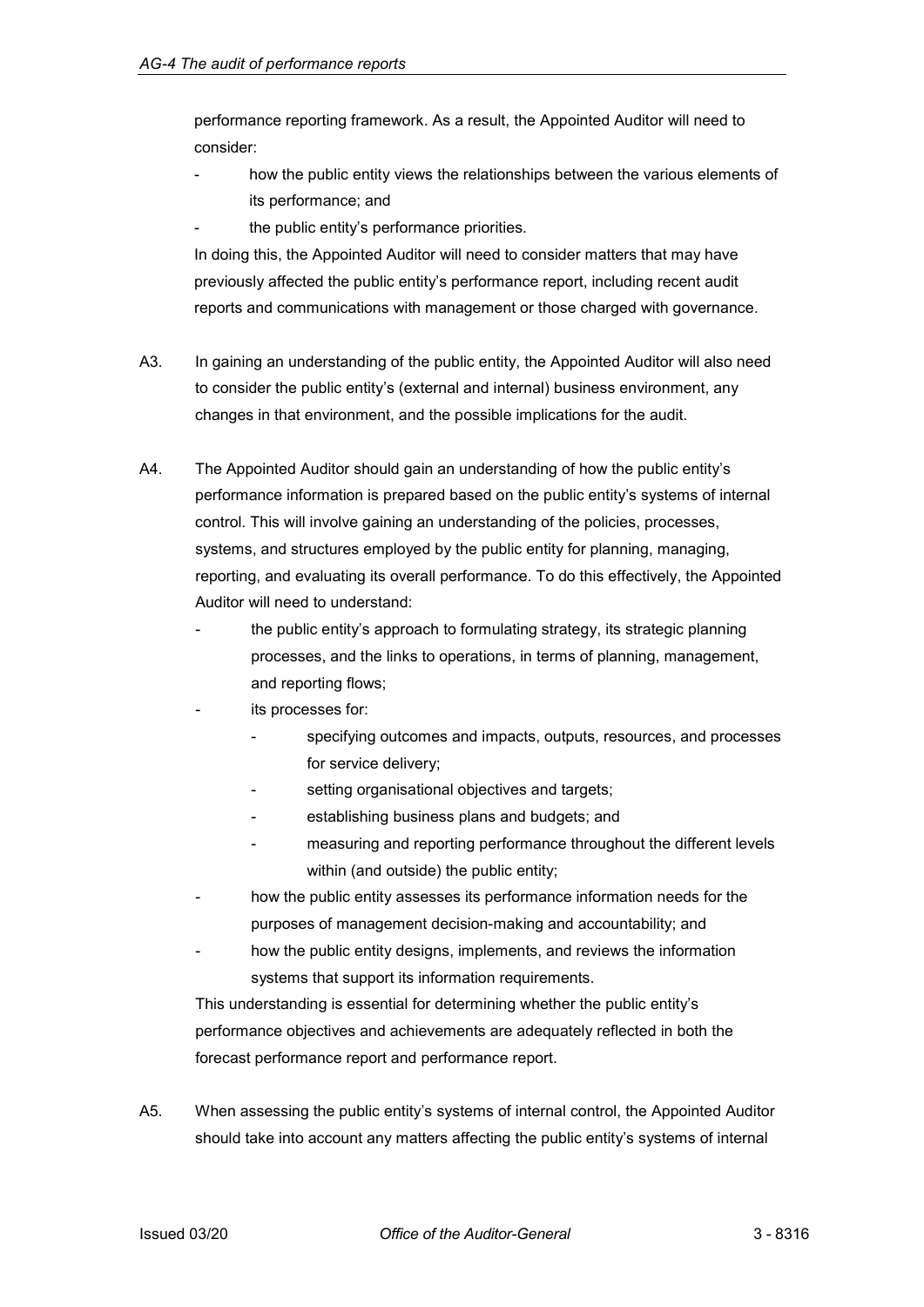control and performance information that may have been previously raised in reports to management or those charged with governance.

A6. The Appointed Auditor needs to understand both where and how the public entity intends to report its performance because there is some flexibility in where and how public entities can report their performance, including those aspects of their performance that could be reported by another public entity. Where relevant, the Appointed Auditor will need to liaise with the Appointed Auditor(s) of other public entities to ensure that all material performance information will be audited.

### <span id="page-17-0"></span>**Assessing the forecast performance report** (Ref: Para. 18-22)

- A7. In general, the long-term goals and objectives of public entities are set out in their legislation and strategic plans. The forecast performance report should reflect the way the public entity intends to manage its performance, and it should show how the annual performance contributes towards the long-term goals. The logic for the existence of activities and outputs should be clear and understandable.
- A8. The performance reports to be produced and the specific elements to be reported on will differ among public entities depending on their governing legislation. The Appointed Auditor needs to be familiar with the specific reporting requirements relating to the public entity. For most public entities reporting under the Public Finance Act, Crown Entities Act, or Local Government Act, a performance reporting framework is likely to include:
	- a forecast performance report:
		- that may be presented in the *Estimates of Appropriations*, statements of performance expectations, statements of intent, annual plans, long-term plans, and similar documents; and
		- that is aimed at specifying the types and levels of service the public entity plans to deliver and how it plans to assess what its work is achieving; and
	- a performance report of actual performance achieved:
		- that is normally presented in the public entity's annual report;
		- that should cover what has been achieved against the performance intentions outlined in the forecast performance report;
		- that should report on outputs delivered against the planned outputs outlined in the forecast performance report; and
		- that should disclose any other information necessary to enable an informed assessment of the public entity's performance. (This could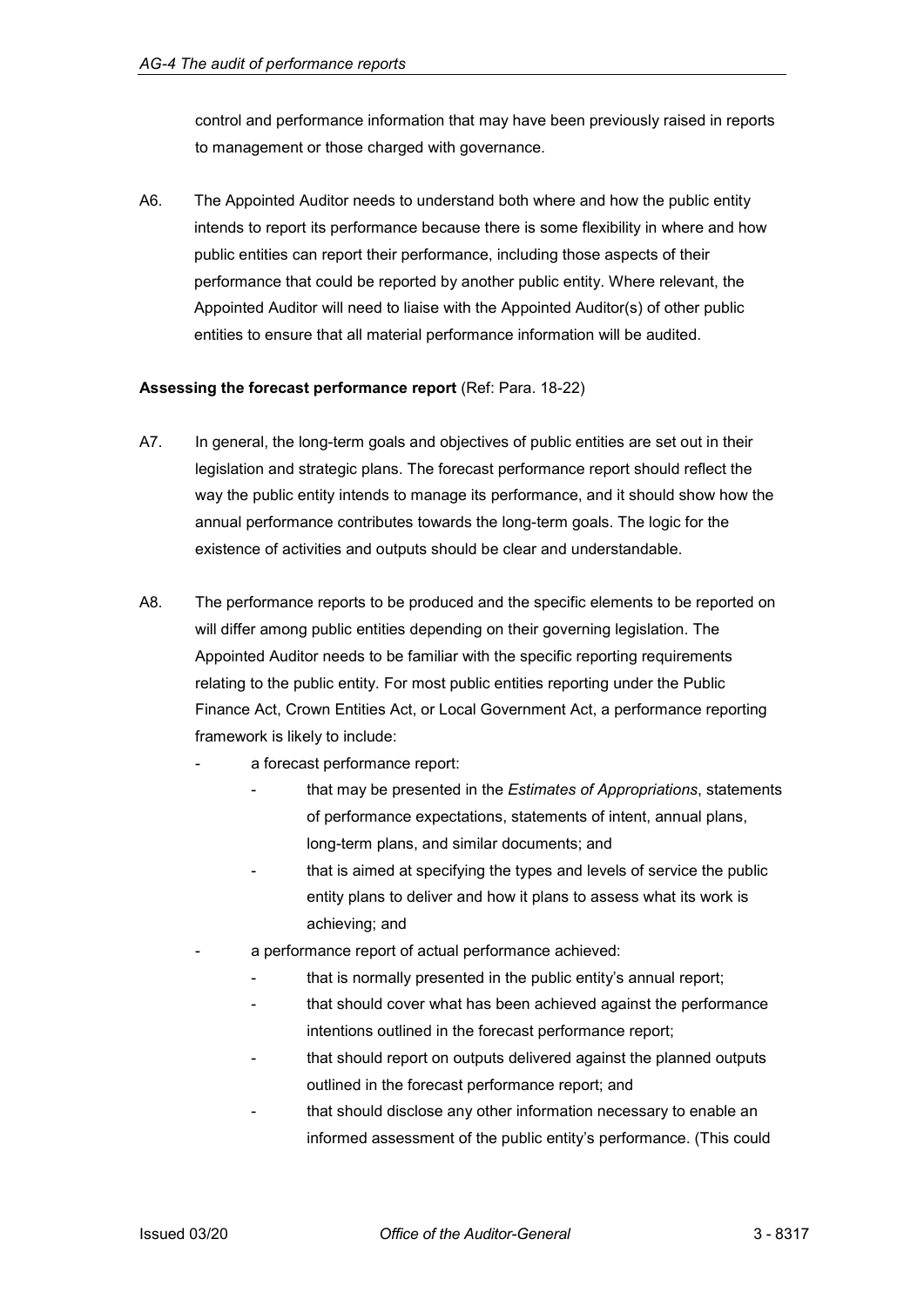include descriptions of identified effects of the public entity's interventions, including unintended consequences.) For other public entities (for example, energy companies), the nature of the performance report may be specified in applicable legislation, which may indirectly determine the nature of the performance reporting framework.

- A9. The forecast performance report should be requested at an early enough stage to allow the Appointed Auditor time to consider it and provide comments to the public entity and for the public entity to take those comments into account when finalising the report. Whether the Appointed Auditor is able to undertake this work will depend on the public entity making the forecast performance report available within a reasonable time before the report is formally approved. The extent of the Appointed Auditor's assessment of the forecast performance report will depend on the completeness of the forecast performance report. Early consideration of the forecast performance report is primarily for the benefit of the public entity in that it provides the opportunity for improvement before the forecast performance report is approved or published. The Appointed Auditor's work on the forecast performance report should be taken into account when reviewing the final forecast performance report. In undertaking this work on the forecast performance report, the Appointed Auditor should consider:
	- whether the performance reporting framework reflected in the forecast performance report will provide a sufficient basis for stakeholders to make a meaningful assessment of the public entity's performance;
	- how well the forecast performance report links to the public entity's overall performance management and reporting arrangements;
	- the process for establishing and selecting the reported elements of performance reports (for example, outcomes, impacts, outputs, and their associated performance measures and performance targets); and
	- the content of the forecast performance report (for example, the outcomes, impacts, outputs selected for reporting, and their associated performance measures and performance targets) and how well they represent the public entity's strategic and operational performance objectives.
- A10. In addition to the reports referred to in A8 being coherent within themselves, an adequate performance reporting framework requires that they are coherent in relation to each other. Each statement should demonstrate the links to the others so that users are able to ascertain how the various elements of performance relate to each other. Such links are necessary for enabling users to assess the effectiveness of the public entity's performance.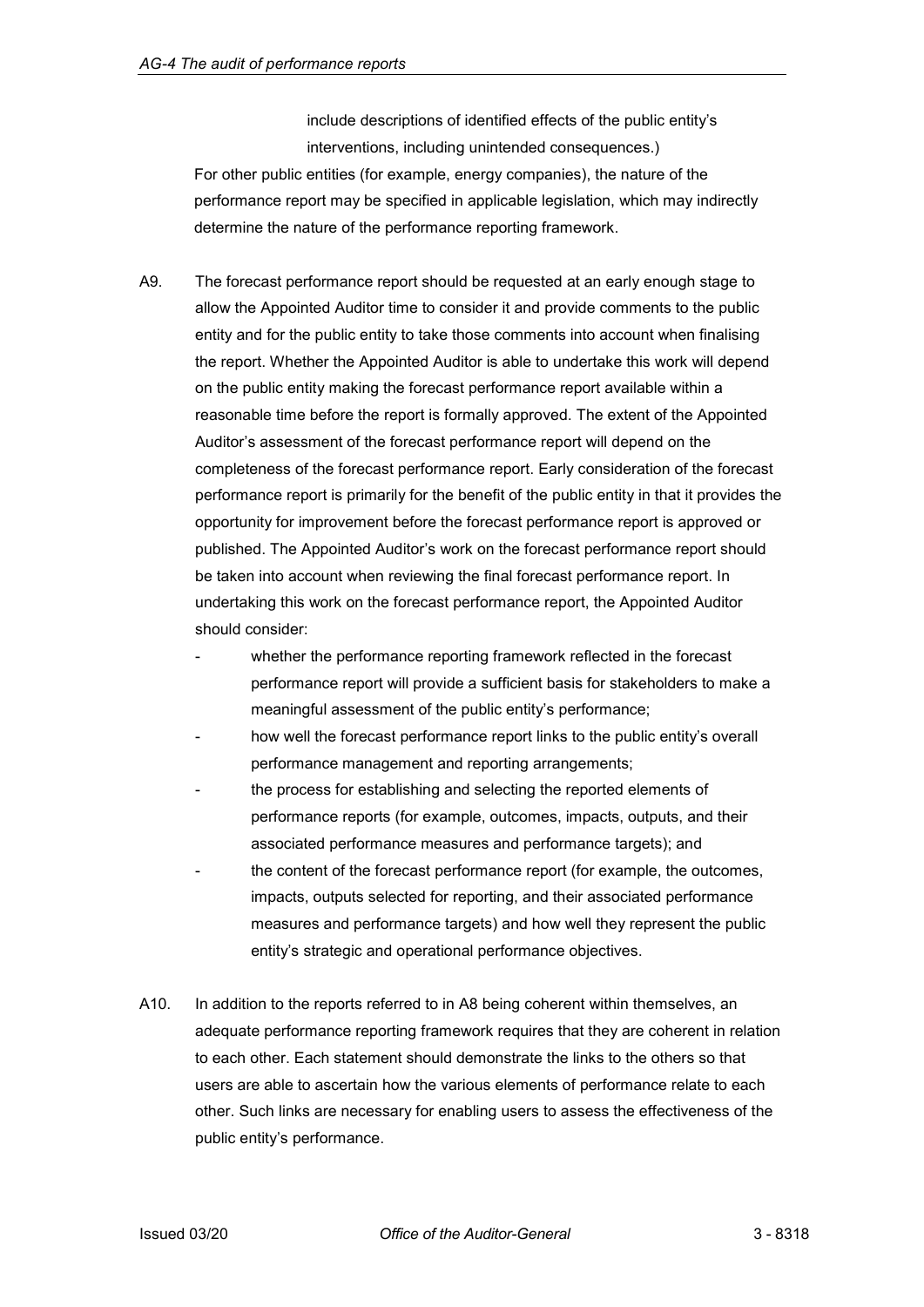- A11. The forecast performance report should clearly and accurately describe, classify, and group together the various elements of performance reports. For example, the reporting of outcomes should be clearly distinct from, but linked to, the reporting of outputs, where appropriate.
- A12. The forecast performance report should include enough contextual information (for example, on the public entity's statutory role and function, strategic goals, government and Ministerial priorities, external and internal risks and responses, and other information required by legislation or, where applicable, generally accepted accounting practice). It should also demonstrate logical links between such contextual information and the main components of the forecast performance report (for example, reports on intended outcomes/impacts and reports of planned outputs). This information provides a frame of reference for the public entity to demonstrate the appropriateness of its performance reporting.
- A13. The specific outcomes, output classes and outputs within each class, performance measures, and performance targets selected for external reporting purposes are confirmed at the stage at which the public entity prepares its forecast performance report, which may take place up to six months before the start of the reporting period to which it relates. The choice of performance elements reported against and the nature of performance measures and performance targets chosen by a public entity may have significant implications for audit work. For example, both the appropriateness of measures chosen and the auditability of systems used to record performance data are of primary interest to the Appointed Auditor. As a consequence, the timing of the public entity's planning process has an effect on the timing of audit work.
- A14. In assessing the forecast performance report, the Appointed Auditor should address the following matters:
	- They should determine whether the public entity is complying with applicable laws and regulations for its performance reporting.
	- They should consider whether the public entity is using performance information for its performance report that is consistent with the information that managers within the public entity use to make decisions and monitor performance. The Appointed Auditor should, therefore, consider the public entity's environment (and any changes in that environment) as well as its systems of internal control, including the way it manages its performance, and consider what they would expect to see in the performance report. It is important for the Appointed Auditor to consider what should be included in the report, rather than simply validating the content that is included.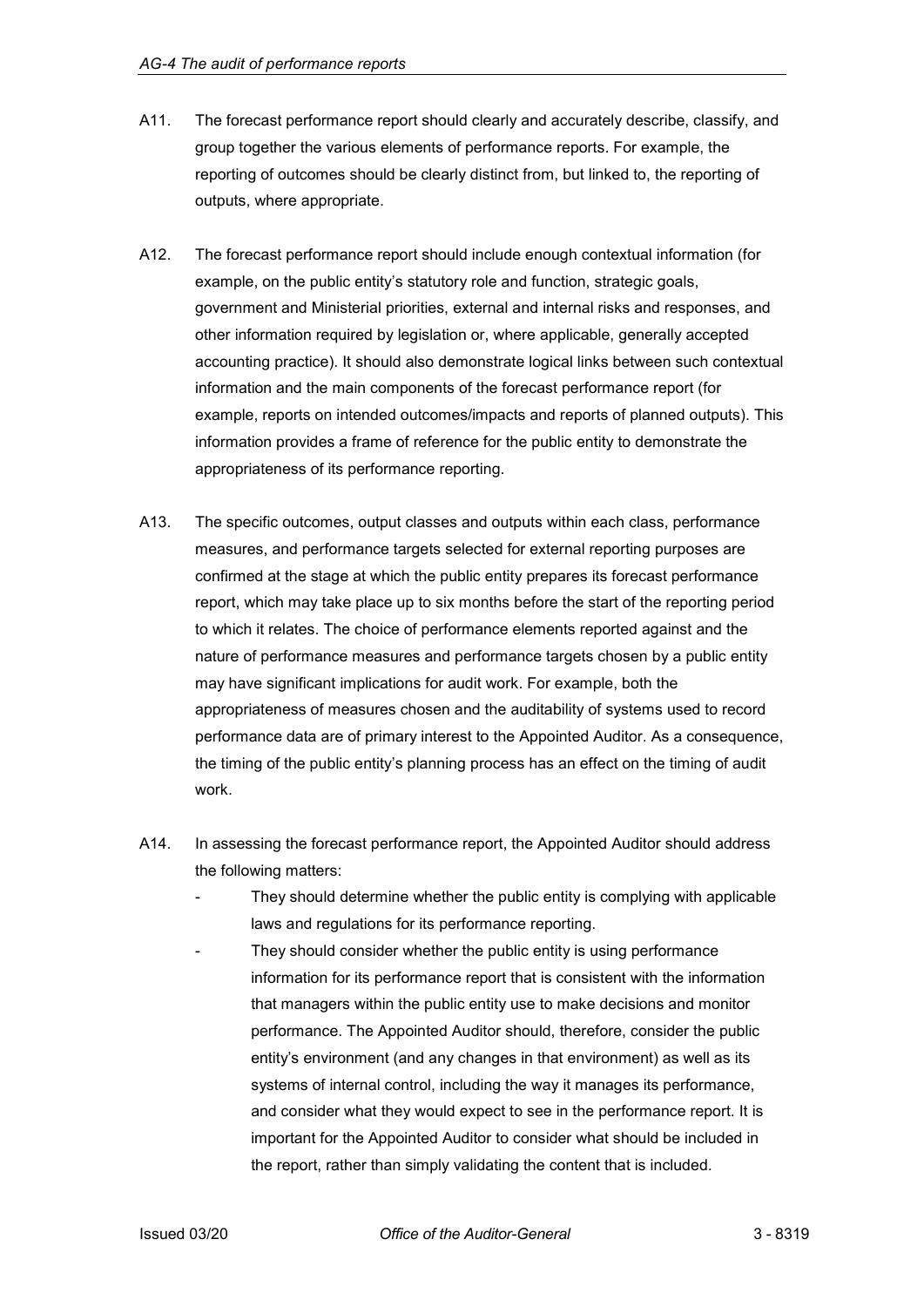- They should evaluate the adequacy of processes used to establish the selection of the elements of the performance report and their respective performance measures and performance targets – for example, whether adequate consultation (within or outside the public entity) is being undertaken.
- They should determine the appropriateness of the selected outcomes, outputs and output classes, performance measures, and performance targets. The appropriateness of performance targets will usually be determined by considering the process for setting them.
- They should consider whether there are any other issues in relation to the performance report, selection of outputs, performance measures, and performance targets that may affect the audit opinion – in particular, the auditability of the measures.
- A15. As part of determining whether the published or finalised forecast performance report provides an adequate basis for presenting fairly, in all material respects, the performance of the public entity and, where applicable, the approved or published forecast performance report complies with generally accepted accounting practice, the Appointed Auditor will need to understand the requirements that are specified in the public entity's relevant legislation.[8](#page-20-0)
- A16. Generally accepted accounting practice provides the conceptual underpinning for performance reporting. Generally accepted accounting practice requires the description and disclosure of outputs and description of impacts and outcomes, where practicable and appropriate, and guidance is also provided on the specification, measurement, and reporting of performance.
- A17. Where the published or finalised forecast performance report is required to comply with generally accepted accounting practice, the Appointed Auditor will need to determine whether the reported outcomes, impacts, outputs, performance measures, and performance targets are appropriate and consistent with the requirements of generally accepted accounting practice.
- A18. The performance information presented should tell a meaningful story to users, links should be drawn between the different performance elements (for example, outputs, impacts, and outcomes), and the progress towards achieving long-term objectives should be discussed. In addition, the performance information needs to work in conjunction with the financial information to convey a coherent picture of the public entity's performance.

-

<span id="page-20-0"></span>Some guidance is also provided by central agencies.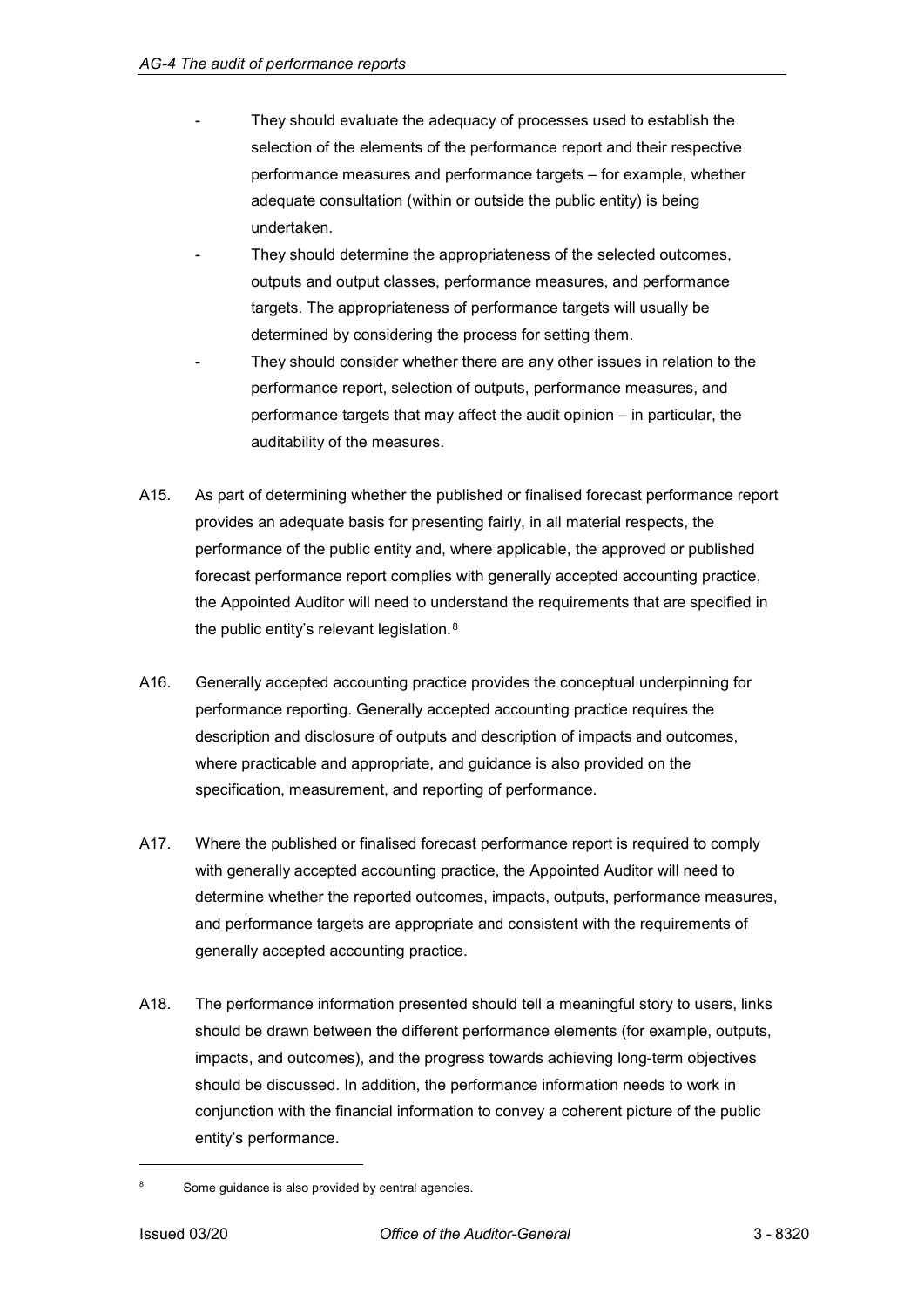A19. In determining the extent to which the appropriateness of the output information is adequately reflected in the forecast performance report, Appointed Auditors will need to analyse the various components of the public entity's performance reporting framework, including relevant contextual information (for example, legislative, strategy, and outcomes references), and that the framework contains credible links and is internally logical and consistent.

# *Qualitative characteristics of performance information*

- A20. Appointed Auditors should apply the qualitative characteristics of performance information when assessing the appropriateness of:
	- the performance objectives sought, in terms of outputs, impacts, and outcomes;
	- the dimensions of performance to be measured and, therefore, the performance measures selected;
	- the levels of performance aspired to (that is, the performance targets); and
	- the results achieved.
- A21. To be *relevant*, the performance information should:
	- be presented within the context of the public entity's strategic objectives, past performance, and current environment (including government themes, as appropriate, and other themes and considerations, such as sustainable development);
	- show clear and logical links between organisational objectives (and themes), outcomes, impacts, outputs, and their associated performance measures and performance targets (so that the rationale for the selection of elements of performance, performance measures, and performance targets is evident);
	- meet the information requirements of users (including by reporting different levels and layers of information) and be useful for decision-making, as appropriate; and
	- be clearly linked to the financial information, including significant areas of planned expenditure.
- A22. The relevance of information is affected by its nature and materiality. Performance information is considered *material* if, when reporting performance, it:
	- relates to the primary functions or purposes of the public entity (that is, its "reason for being");
	- could be of significant national or community interest or interest to the public, including the media;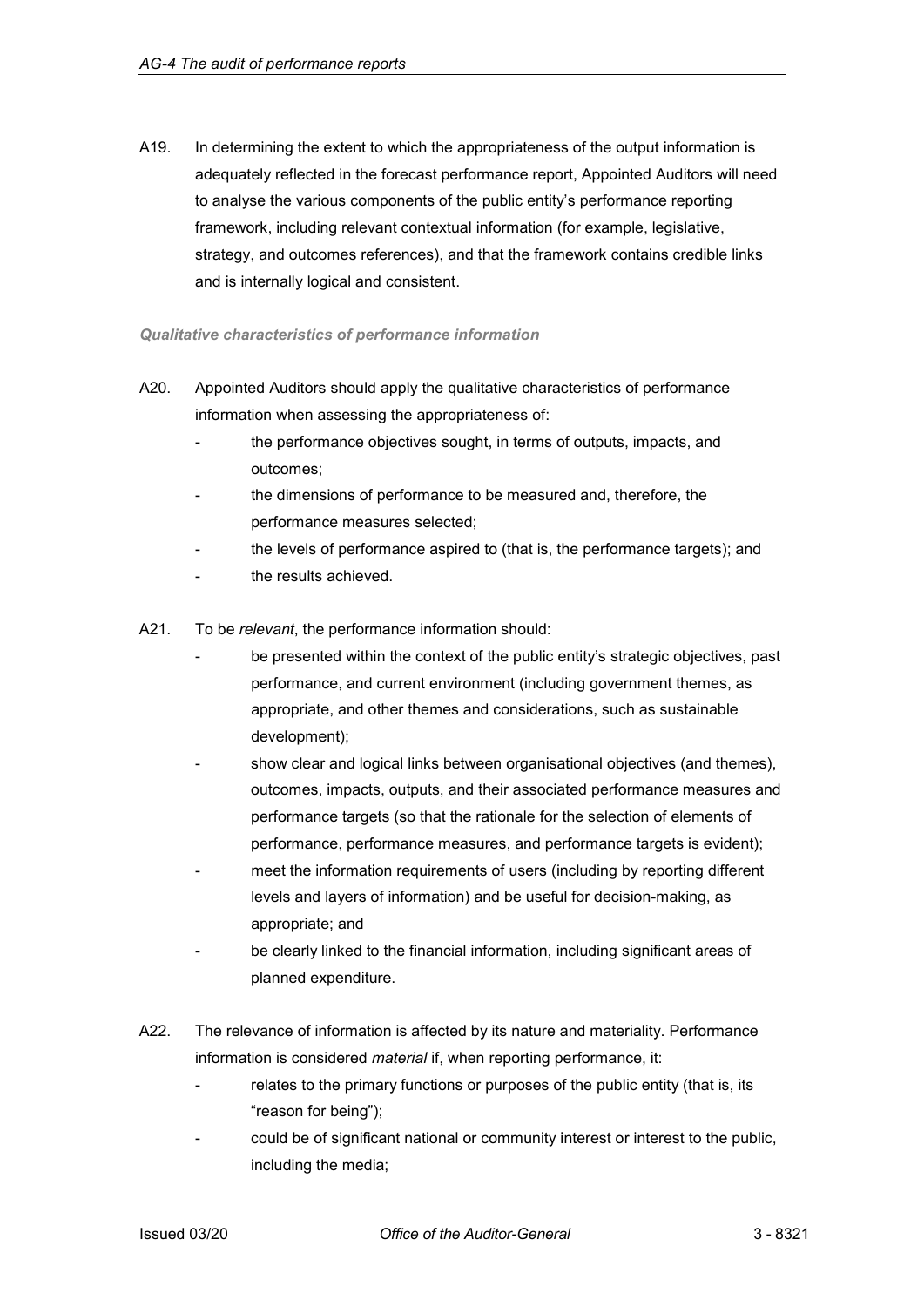- relates to a significant risk to the public (for example, the purity of water supply) or that could have a negative effect on social, economic, or environmental wellbeing;
- could contain errors or omissions that, individually or collectively, affect the performance report by altering users' perception in a way that is likely to influence their assessment of the public entity's performance or their decision-making;
- relates to a function where there is a significant risk of performance failure by the public entity;
- could contain errors or omissions that could adversely affect the reputation of the public entity or Parliament if they were to remain undetected (for example, relating to illegal acts);
- relates to an output that is financially significant; or
- relates to a performance target that may have a significant effect on management performance rewards.
- A23. To be *reliable*, performance information should be:
	- faithfully represented and supportable, in that:
		- it is measurable:
		- it represents what it purports to, or is expected to, represent (that is, it represents the substance of transactions and events);
		- informed users would reach the same, or similar, conclusions on the choice of elements of performance and performance measures; and
		- it is free from material error (that is, it is accurate or capable of having its accuracy determined within an acceptable range of precision or certainty – that is, free from errors of method and errors of application);
	- neutral (that is, free from bias in the selection, measurement, and disclosure of the elements of performance, performance measures, and performance targets); and
	- complete and balanced, in that:
		- it is comprehensive enough, aggregated where appropriate, and reasonable (with the basis for aggregation clearly specified); and
		- it covers the significant activities and all important aspects (including identifying the important dimensions of performance) and gives them suitable emphasis, to present fairly, in all material respects, their significance to the public entity's performance.
- A24. Biased reporting or distorted presentation of performance will not portray a complete picture of all significant performance objectives. On the other hand, giving equal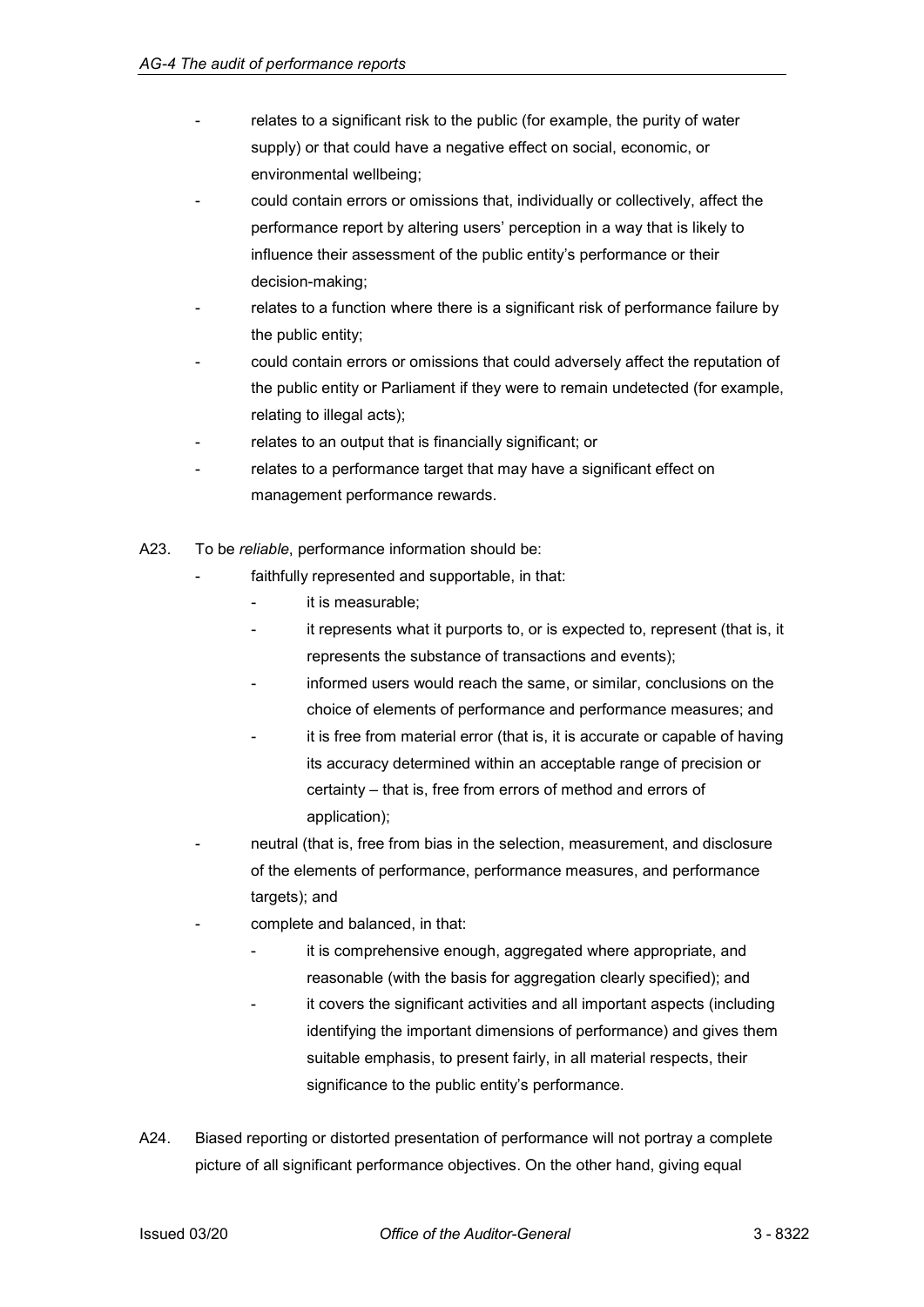weighting to performance measures that vary greatly in their significance may also fail to portray a sense of proportion representative of the public entity's activities. In this sense, "completeness" relates more to the need for a rounded and proportionate view of performance rather than to an overly comprehensive and voluminous set of performance measures, which can swamp the user and detract from the usefulness of the report.

- A25. The use of external references and external assessment can enhance objectivity in performance measurement. For example, measuring performance against external benchmarks, standards, or predetermined criteria may provide more objectivity in the choice of measure than measures derived internally (that is, within the public entity). Also, the use of external parties to measure and assess historical performance may provide more objectivity than if performance were measured and assessed internally (that is, by employees of the public entity). However, although aspiring to high levels of objectivity is desirable, it may not always be realistic or appropriate depending on the nature of the output and the relevance of the measures sought.
- A26. To be *understandable*, performance information should:
	- have a clear format and layout;
	- be presented in a way that engages the user for example, by creating visual interest through the use of charts, tables, and symbols;
	- classify reported items clearly and logically;
	- be coherent, with easy-to-follow links between the different parts;
	- be presented within the context of the public entity's strategic objectives, past performance, and current environment (including government themes, as appropriate, and other themes and considerations, such as sustainable development);
	- show clear, logical, and easy-to-follow links between performance elements, (for example, outcomes, impacts, outputs, and other objectives) and their associated performance measures and targets;
	- be clear and concise in its content; and
	- be easy to read, expressed in plain English, and use words and terms suitable for users (with adequate explanations of acronyms, jargon, and technical terms).
- A27. The level of detail should be such that users can readily understand the key issues.
- A28. To be *comparable*, performance information should be presented to allow users to identify similarities and differences and to track progress:
	- most importantly, of actual performance against forecast performance; and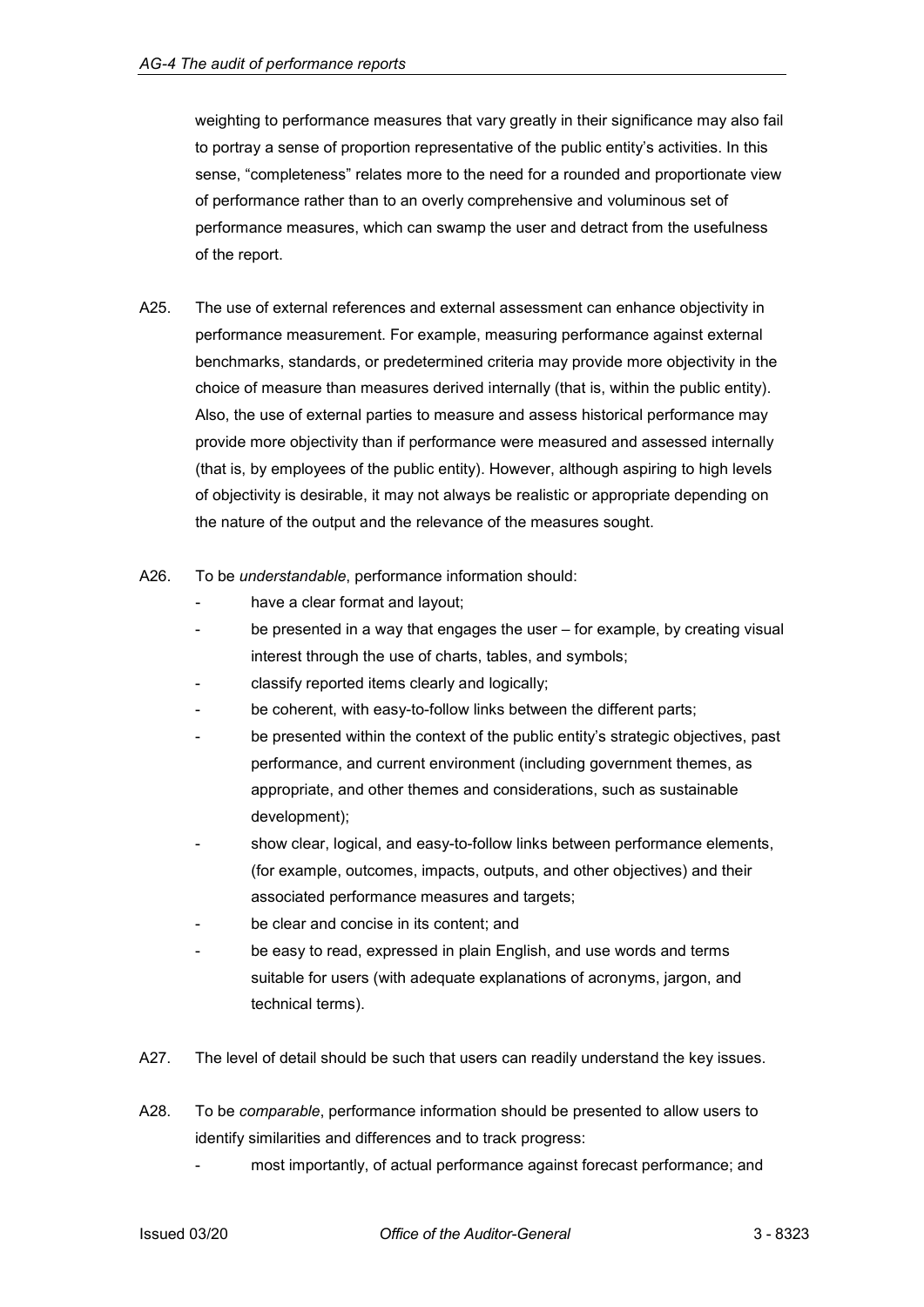across different reporting periods and to identify trends.

This requires the performance report to be consistent in its format, its layout, and in the way information is classified, as well as in the selection, measurement, and disclosure of the elements of performance and related information.

- A29. It is also desirable that performance reports are presented to allow users to identify similarities and differences among different entities, where appropriate and practicable.
- A30. Appointed Auditors should encourage the public entity to:
	- develop performance measures that are consistent over time;
	- include long-term targets, where relevant; and
	- reorient the focus of reporting by including information that enables users to track the public entity's progress in meeting both its short-term and long-term goals.

This will enable performance in the current reporting period to be assessed in the context of the public entity's longer-term goals. Note that, generally, such comparisons form the starting point for further questions from users of performance reports, rather than providing definitive answers.

A31. The information in the reports should also be timely and economical. Therefore, the Appointed Auditor should be mindful of the need for a balance between the cost and benefits of producing the information, as well as a balance among the qualitative characteristics of performance reports.

### *Outcomes and impacts*

- A32. There is rarely a single cause-and-effect relationship between outputs and outcomes. Often, several outputs relate to one outcome, and the reverse may also be true. The primary links may need to be set out in the performance report, as far as is practicable without sacrificing clarity.
- A33. Outcomes are usually not completely under the control of a single entity or totally under the control of a group of entities. For instance, where the outcomes being sought by a public entity revolve around complex social questions or relationships, such as the crime rate, each outcome would usually result from a variety of factors, including, for example, the activities of all entities responsible for:
	- economic development and employment;
	- provision of adequate and equitable social welfare and security;
	- provision of education and training; and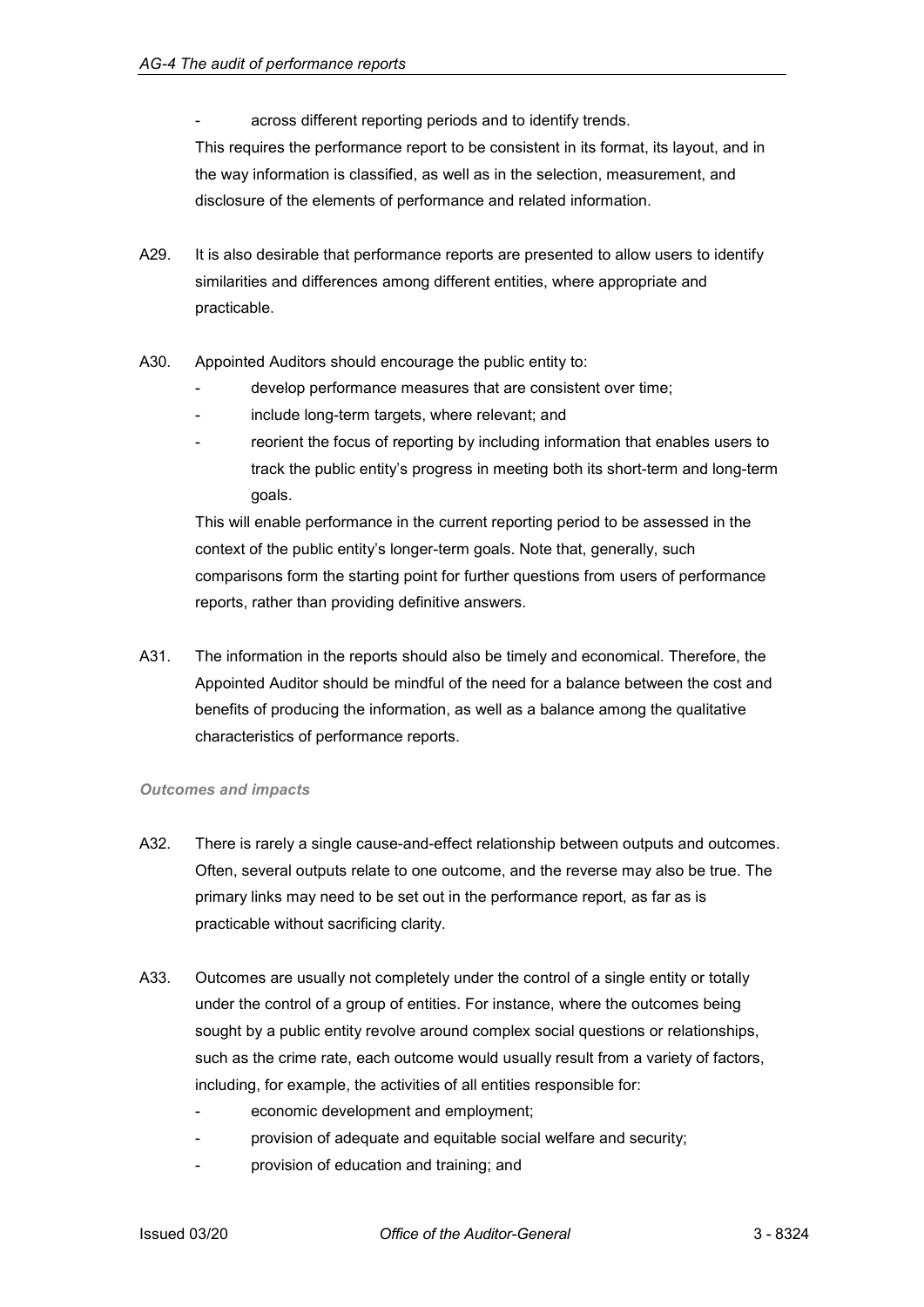policing, prosecution, sentencing, imprisonment, and rehabilitation. The Appointed Auditor, therefore, needs to be alert to the importance of causality in assessing a public entity's forecast performance report.

- A34. However, the relationship of the output performance of many entities to the various levels of achievement against outcomes can provide useful information for assessing public sector performance and for future policy setting. Therefore, it is important that public entities consider the value and relevance of reporting outcomes they expect to influence and contribute to by their output delivery, even though they do not "control" the outcome. Public entities can provide a rich set of information by reporting achievement against outcomes at various levels (for example, high-level societal outcomes and more immediate outcomes/impacts over which the public entity has a stronger influence or closer control).
- A35. If the reported outcomes and impacts do not meet the qualitative characteristics of performance reports or do not adequately link with other performance information in the performance report, then the Appointed Auditor will need to consider the effect on the audit opinion and the management letter.

### *Appropriateness of reported outputs, performance measures, and performance targets*

- A36. It is the public entity's responsibility to develop "appropriate" performance measures and performance targets (although, in some instances, significant performance benchmarks may be determined by legislation or regulation – for example, statutory time frames for approvals and the more general reporting framework for tertiary education institutions prescribed by the Tertiary Education Commission) for the reported outputs and output classes.
- A37. It is the Appointed Auditor's responsibility to assess the appropriateness of the performance report, including taking into account the requirements of users, by concluding whether the performance information taken as a whole presents fairly, in all material respects, the performance of the public entity.
- A38. When assessing the appropriateness of the performance information, the Appointed Auditor should do the following:[9](#page-25-0)
	- *Ascertain how users' views have been taken into account in assessing the quality of the public entity's performance*. As a minimum, the Appointed Auditor should assess whether management or those charged with

j

<span id="page-25-0"></span><sup>&</sup>lt;sup>9</sup> The procedures outlined in this paragraph should not be regarded as complete and are provided for the purposes of guidance only.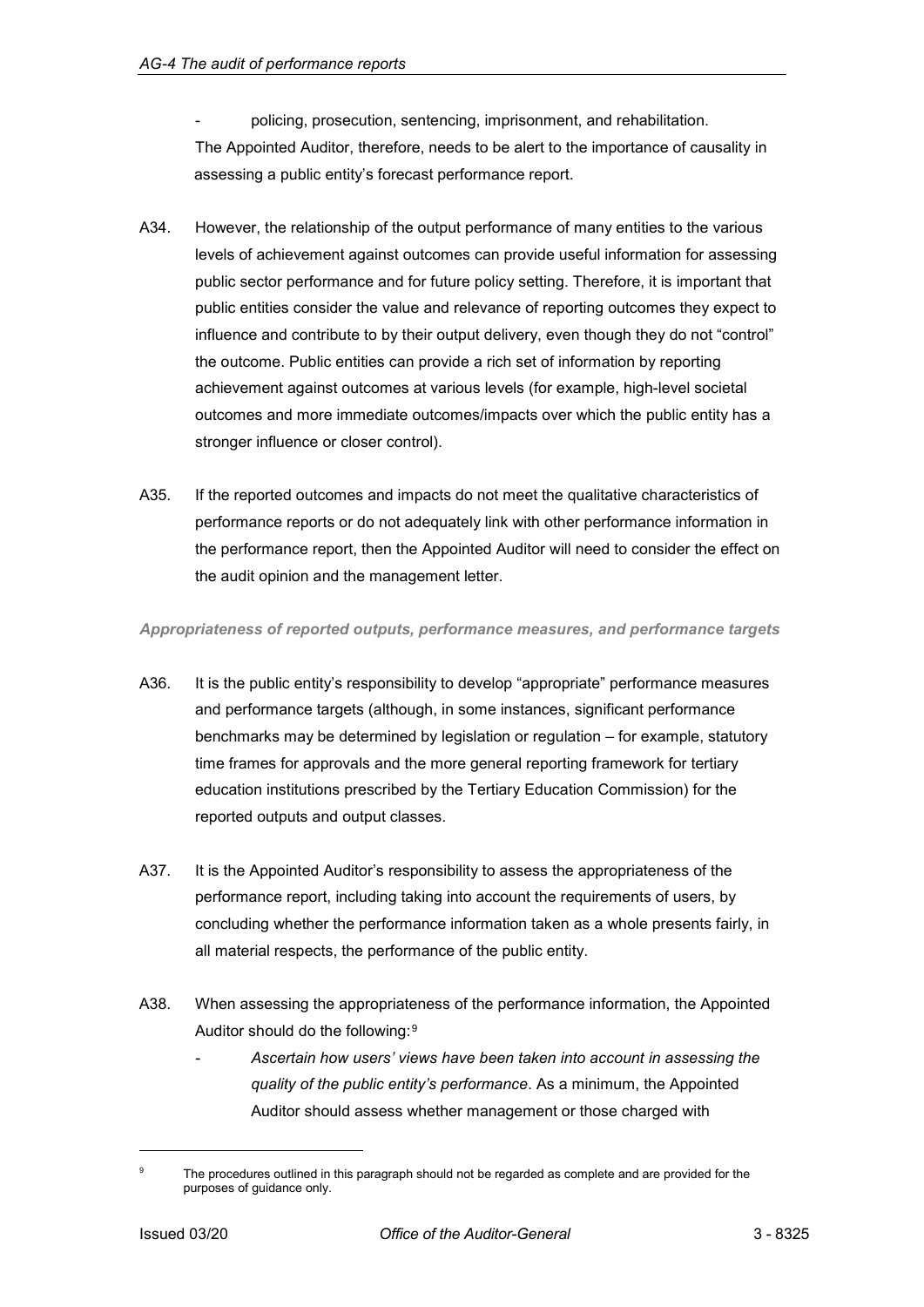governance have identified significant user groups, whether they have consulted with them, and what the result of those consultations was. The Appointed Auditor should consider any views of users of the performance report to assist in forming a view on the appropriateness of the performance measures and performance targets. In doing so, it may be necessary for the Appointed Auditor to ask outcome-oriented questions about the nature of the information provided to users to help them understand the extent to which the public entity has achieved its goals. Although this presumes a knowledgeable and informed set of users, the Appointed Auditor may wish to focus on a significant user group, such as select committees (central government), as representatives of the wider user group.

- *Examine policy or outcome statements*. By examining policy or outcome statements of the public entity, the Appointed Auditor may be able to gain evidence to support the public entity's assertions that the reported outputs, performance measures, and performance targets in the forecast performance report are appropriate. The Appointed Auditor should also consider any output or purchase agreements or equivalent contractual documents between the public entity and the controlling entity, agency, individual, or Minister, as well as the outcome statements of policy setting and funding agencies within the same sector.
- *Assess process*. If an appropriate process is in place, appropriate reporting of outputs, performance measures, and performance targets should result. The Appointed Auditor could, therefore, evaluate the appropriateness of the process used by the public entity to develop and refine its reported outputs and performance measures.

### *Dimensions of performance*

- A39. The performance report should disclose enough information on what is being measured and how it is being measured. Where one or more of the dimensions of performance is absent, the Appointed Auditor should assess whether the reasons for the exclusion are justified. Where, in the Appointed Auditor's opinion, such an exclusion is not justified, they should seek further explanations from management or those charged with governance. If still not fully satisfied, the Appointed Auditor is expected to consider the implications for the audit report or the management letter.
- A40. Performance measures on the quality of outputs can be contrasted in various ways:
	- direct versus indirect measures:
	- quantitative versus judgemental (qualitative) criteria; and
	- expert assessment versus a lay person's assessment.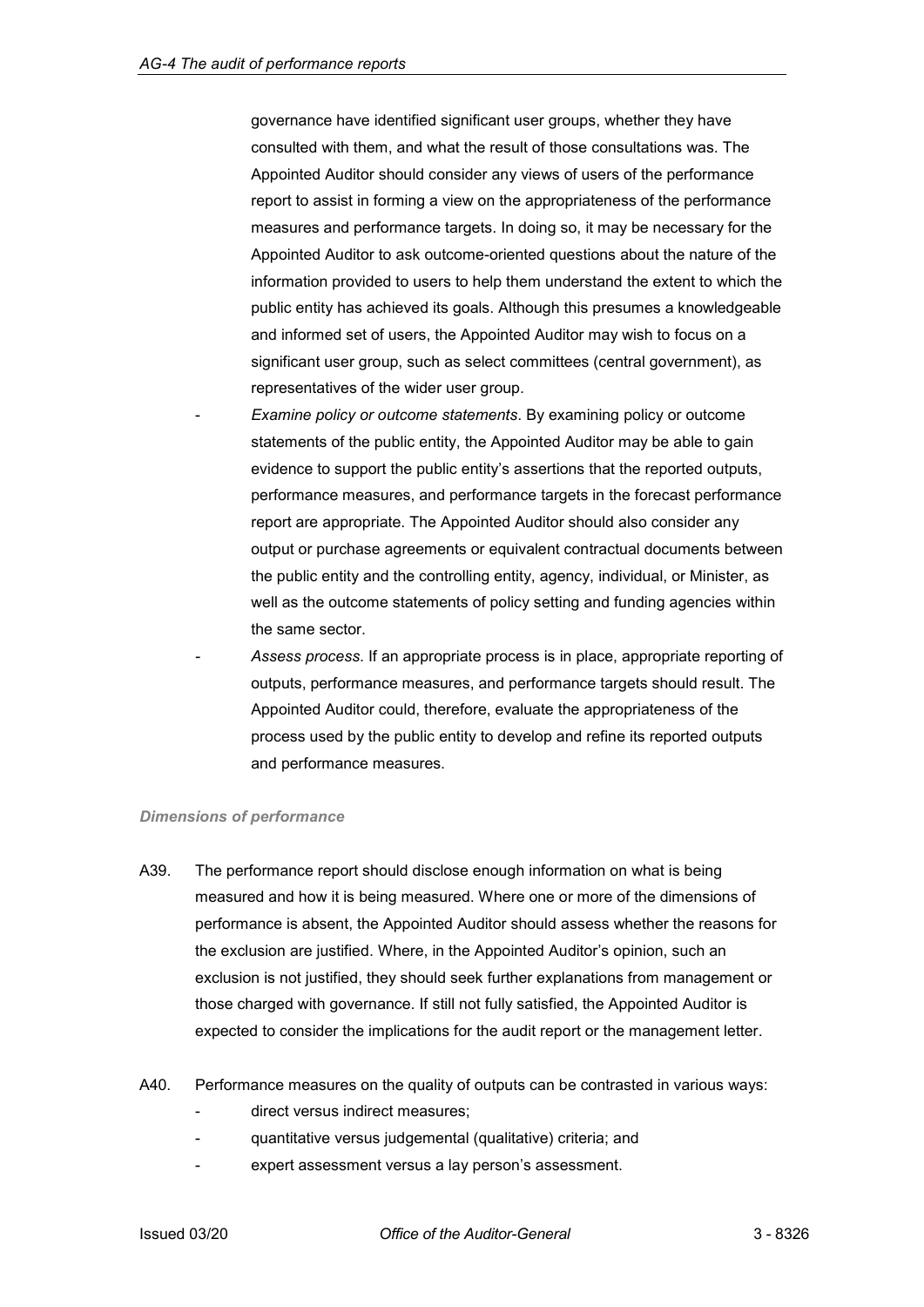- A41. Direct measures on the quality of outputs should measure the properties or attributes inherent within the service itself. They could be said to result from direct observation of the service delivery or from data that record dimensions of the service delivered. Indirect measures also aim to capture information about the properties or attributes of a service but are derived by methods other than direct observation (for example, they can be derived from the results of survey questionnaires about user perceptions or experience of the quality of service received, which reflect the "eye of the customer").
- A42. Direct measures on the quality of outputs are likely to be more objective than, and are therefore usually preferable to, indirect measures. Nevertheless, indirect measures such as stakeholder or customer perceptions can provide relevant information when the surveys are well designed and conducted, and the results are interpreted with enough caution. Direct measures on the quality of outputs should be used if possible, but they can be usefully supplemented by indirect measures, such as customer perception of the service. A public entity needs, at least, to consult stakeholders and ask what they value to (a) inform the selection of direct measures of quality and (b) help establish relevant questions for gauging stakeholder or customer perceptions on the quality of outputs.
- A43. Often the quality of outputs will be expressed in a range of explicit, easily quantifiable, and objectively verifiable specifications or technical standards. For outputs for which quality is not so easily quantifiable, a more judgemental (or qualitative) approach is needed to assess the quality of the service. Quantitative measures that are readily observable are likely to provide a more objective means of assessing performance than qualitative measures based on individual judgement. However, measures that are more easily quantifiable and measurable may not necessarily constitute the more relevant measures of service quality. Therefore, public entities need to consider which types of measure would best capture the more relevant aspects of the quality of outputs.
- A44. Many aspects of the quality of outputs are readily observable to the lay person (for example, customer, service provider, or other stakeholder – the "eye of the customer"), while other aspects require an expert assessment (the "eye of the expert"). These perspectives apply to both quantitative and qualitative approaches to assessing the quality of outputs. The lay person is often able to directly observe and interpret the technical specifications of the output and so determine the level of quality achieved; in other instances, the lay person may provide a more subjective judgement of the quality of outputs based on their experience (for example, their opinion of how good the service was). By contrast, some qualities expressed as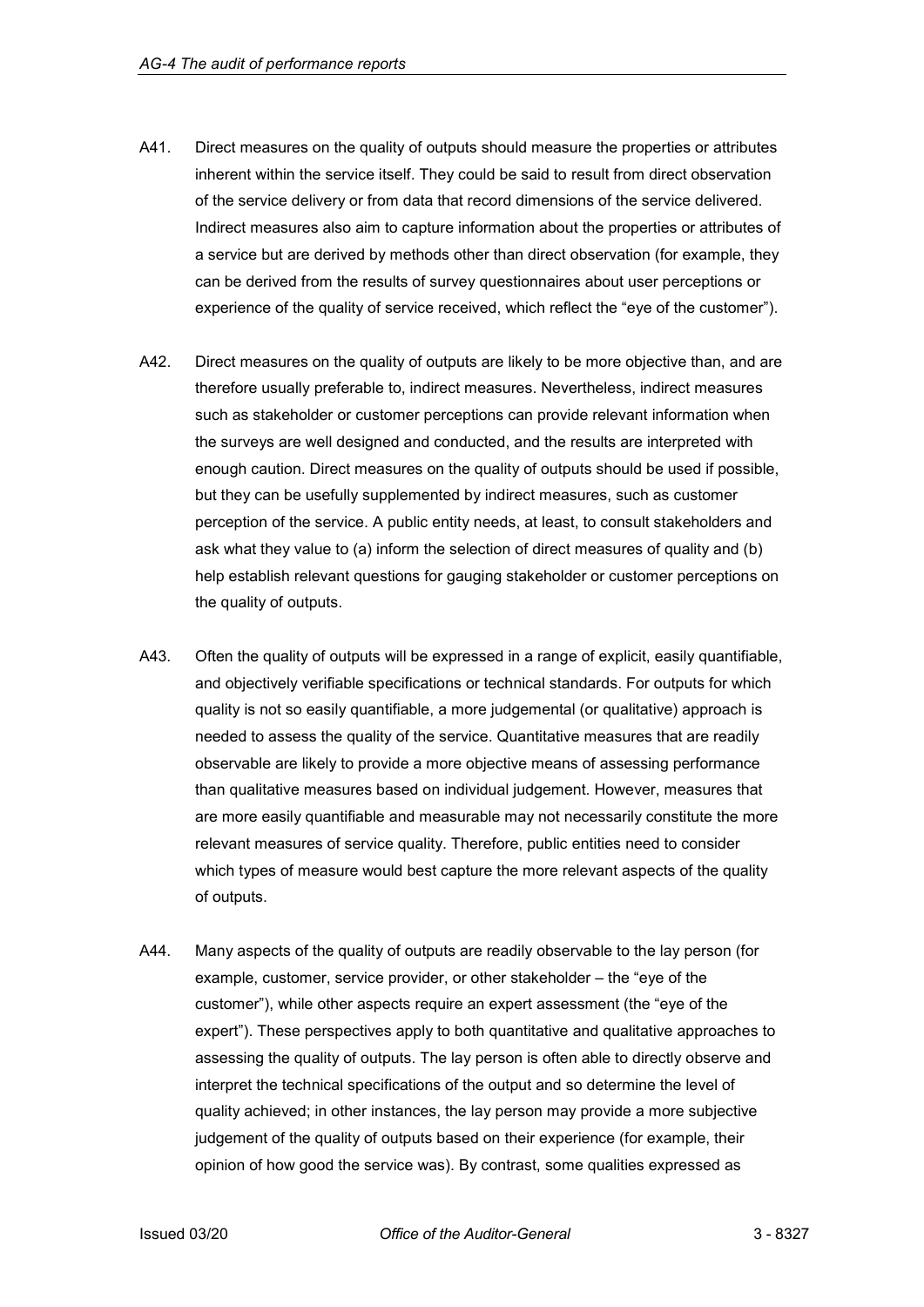quantifiable, technical specifications may require expert reading, analysis, and interpretation. In other instances, an expert may be required to provide a judgemental (or qualitative) assessment of service quality. (One example is peer review, in which service quality is determined by an expert who observes the service delivery and applies their professional judgement to assess the service, based on their expert knowledge and experience.)

- A45. No particular combination of the above approaches to deriving measures or to assess the quality of outputs is of itself "correct". Public entities may choose to measure and report on the basis of several approaches. However, they should prefer objective measures to subjective measures, subject to ensuring the more relevant properties of the output are captured by the performance measures. A range of different approaches to measuring the quality of outputs can be useful for providing confirmatory evidence or simply providing a different perspective. The Appointed Auditor should assess whether the public entity has considered a sufficient range of approaches to measuring quality before selecting the measures.
- A46. In some instances, public entities may report input or process measures (or a combination of elements – for example, ratio of outputs to inputs) as a proxy for unobservable or difficult-to-measure outputs. Sometimes, process measures can provide useful and important information relating to the quality of outputs.
- A47. Where public entities provide input or process measures as a proxy for output measures in the performance report, the Appointed Auditor needs to consider:
	- whether there is enough justification for not providing output measures; and
	- whether the input or process measures are appropriate and meet the qualitative characteristics of performance reports.

### <span id="page-28-0"></span>**Auditing the performance report** (Ref: Para. 23-43)

### *Determining materiality*

- A48. Materiality, in the context of performance reports, relates to both:
	- the importance of the performance information to providing a relevant and reliable representation of the public entity's performance (ref: para A22); and
	- the level of misstatement of reported results that, based on the Appointed Auditor's professional judgement, are likely to influence users' assessment of the public entity's performance.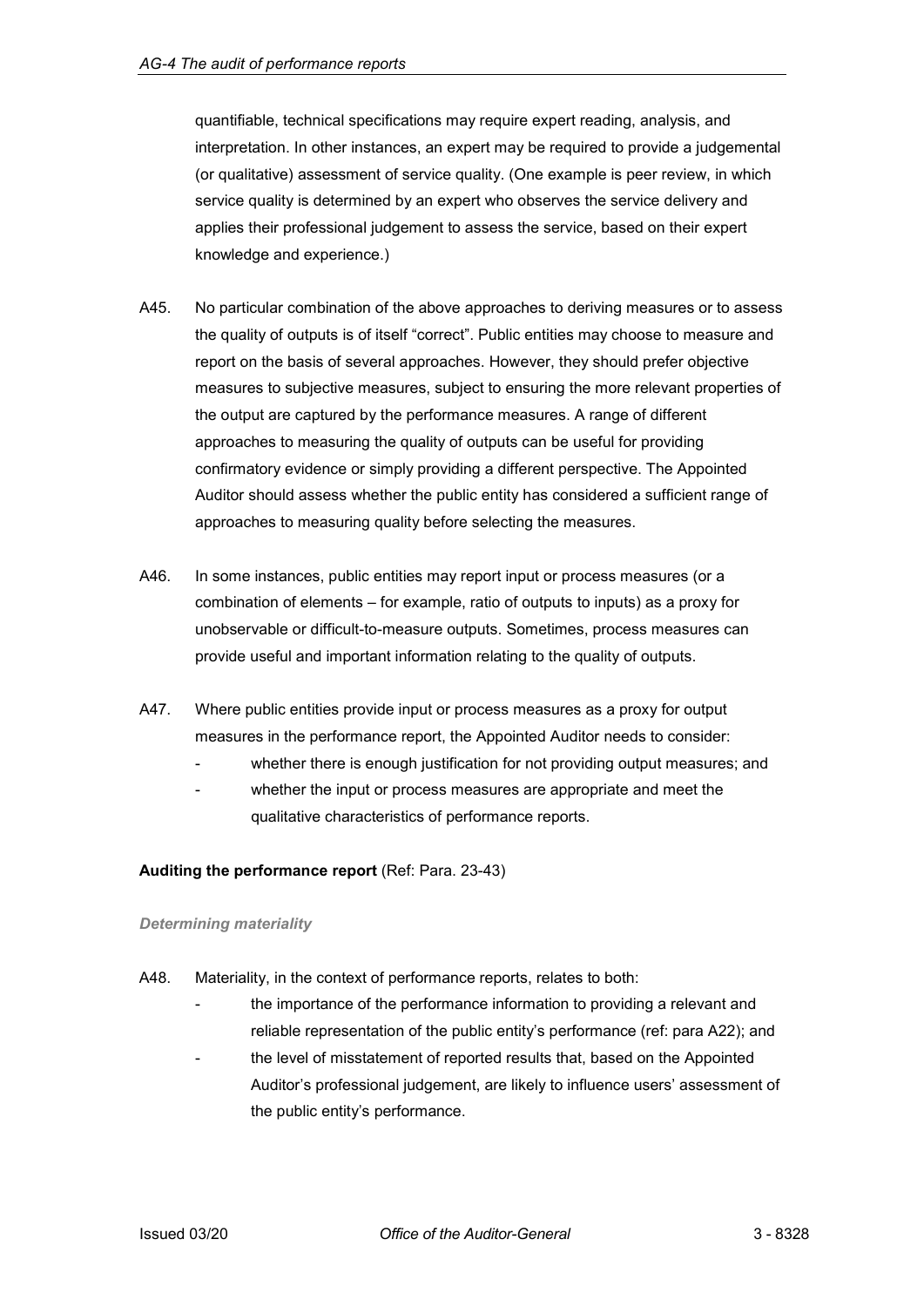- A49. In assessing and documenting the public entity's material performance information for the purpose of audit testing, the Appointed Auditor should take into account their conclusions on the forecast performance report and consider the following points:
	- Determination of material performance information should be made only after discussions with the management or those charged with governance (and, if necessary and appropriate, select committees, politicians, or councillors).
	- Determination of material performance information should be consistent with the auditor's knowledge of the political environment and information gleaned from sources such as minutes of meetings, media reports, and the like.

### *Obtaining audit evidence*

- A50. In gaining assurance through verification of the material performance information, the full range of normal audit procedures will usually be available to the Appointed Auditor.
- A51. The mix of audit tests may vary compared with the mix used in auditing the financial information, but the non-financial aspects of a performance report do not in themselves alter the nature and level of evidence required.
- A52. Audit procedures that may be applied to gain the required level of assurance when auditing performance information include:
	- testing and evaluating the systems, processes, and controls that capture, record, analyse, and monitor the information;
	- performing analytical procedures on the information; and
	- performing other substantive or re-performance tests.
- A53. The quality of the systems used to record and control results and the nature and quality of evidence available about the reported performance measures may have an effect on the mix of tests used. For instance, weak recording or information systems may force the Appointed Auditor to use a substantive rather than a controls reliance approach.

*Determining whether there have been any changes in material performance information*

A54. Consistency of measures between reporting periods is valuable, and, in some cases, it is a legislative requirement that the performance report includes comparative data for the previous period. However, improvement in the quality of performance information is more important than inter-period consistency.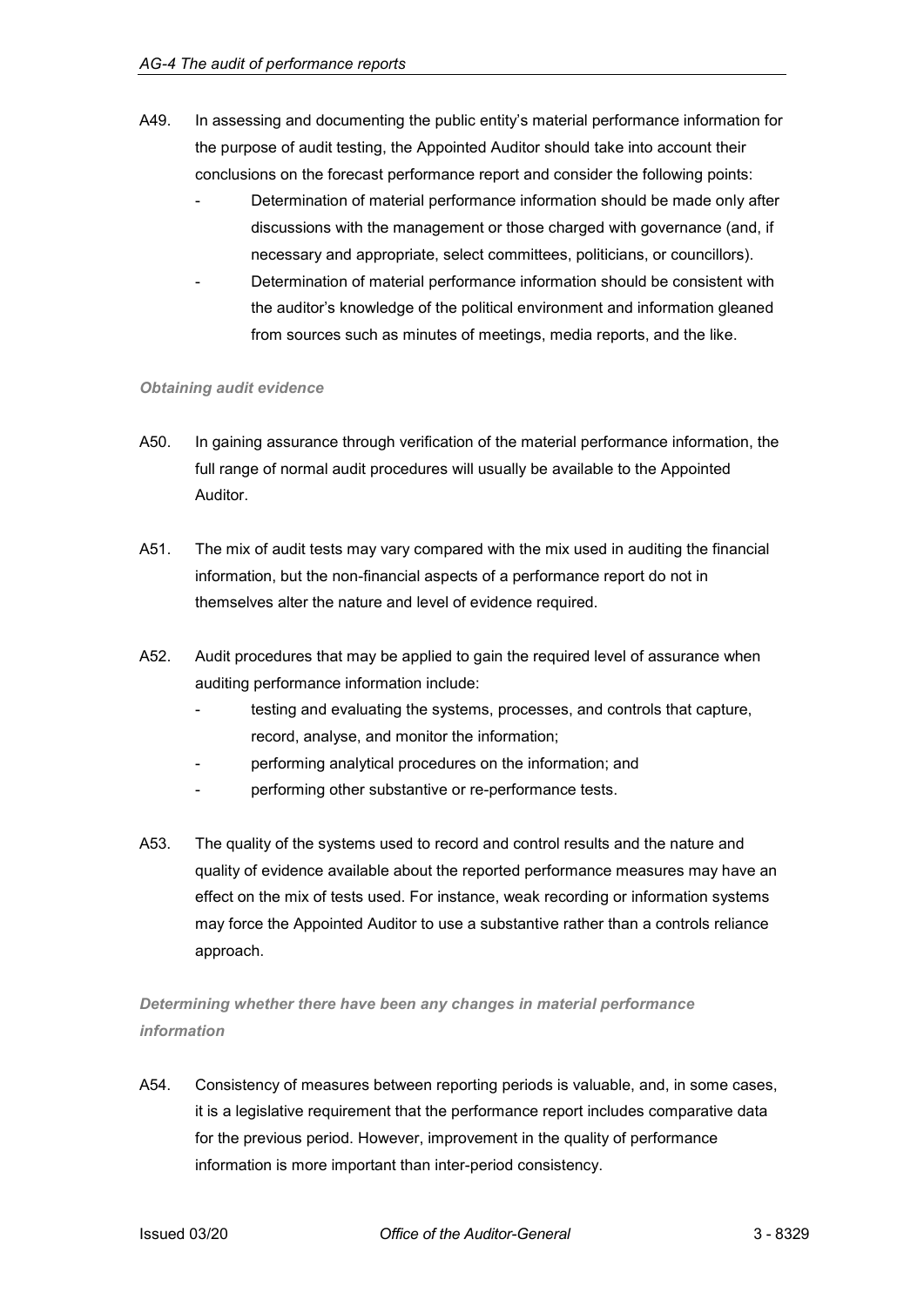- A55. The Appointed Auditor should check that material outputs, performance measures, and performance targets agree to any published statements. Where changes are noted, the Appointed Auditor should ensure that the change has been properly approved, which may include processes outlined in legislation, and published.
- A56. Where applicable, the Appointed Auditor should check that, where outputs, performance measures, or performance targets refer to standards outside the published measures (for example, those relating to a standard agreed with the Minister), those external standards have not changed significantly during the reporting period.
- A57. In addition to checking that the changes have been properly authorised, the Appointed Auditor should be satisfied with the reasons for any change. Changes relating solely to how performance is measured should improve the measurement of performance. The Appointed Auditor should be wary of unnecessary or unsupportable changes that give the appearance of an improved result, in a similar fashion to changes in accounting policies that are used to manipulate financial results. Such changes are not acceptable.
- A58. Where the Appointed Auditor considers that additional information about changes to reported outputs, output classes, performance measures, or performance targets should be disclosed for the performance report to be fairly stated, they should request that the report discloses (as a minimum) the nature of, and reasons for, the changes.

### *Evaluating management commentary*

- A59. Where a public entity seeks to use management commentary as an alternative to performance information, the Appointed Auditor should consider modifying the audit opinion.
- A60. Management commentary should be included in, or along with, the performance report to assist users' interpretation of achievements that are not otherwise evident from the performance information.
- A61. The Appointed Auditor's responsibility for commentary included as the part of the general purpose financial report not subject to audit is limited to following the requirements of ISA (NZ) 720: *The Auditor's Responsibility in Relation to Other Information in Documents Containing Audited Financial Statements*.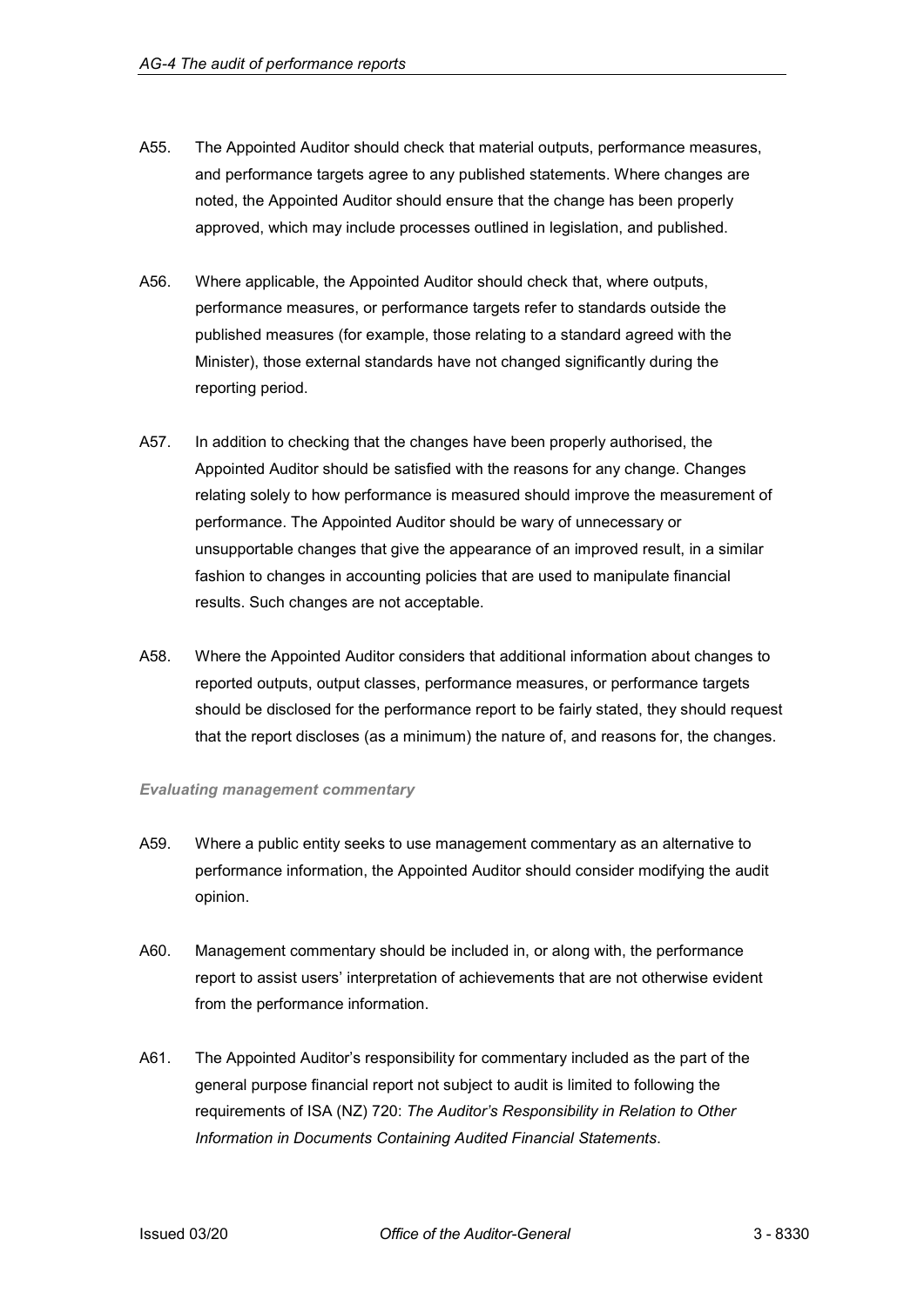#### *Assessing the reasonableness of cost allocations*

- A62. The full and fair allocation of costs to outputs is one of the cornerstones of an efficient management control system. The information such systems generate should enable users, including management or those charged with governance, to make decisions concerning resource use, budgetary implications, the cost of outputs, and the extent of cross-subsidisation. Therefore, such systems can have a considerable effect on the disclosures in performance reports.
- A63. The audit focus should be on the method of allocation including the underlying assumptions. Therefore, the Appointed Auditor is likely to concentrate on the following:
	- Ensuring the method of allocation is reasonable and supportable. (The allocation of overheads should follow a cause and effect relationship. The factors that cause the consumption of overheads are called "cost drivers". Although some proportion of overhead will not be traceable to a particular output, the aim is to identify a causal link wherever possible. Activity-based costing will be relevant for achieving a more accurate cost of outputs in some cases.)
	- Testing the reasonableness of the underlying assumptions.
	- Ensuring that there is consistency of treatment within the reporting period (that is, costs are allocated on the same basis as funds are appropriated or budgeted), and between reporting periods where applicable.

### *Forming an opinion on the performance report*

- A64. Following the completion of fieldwork, the Appointed Auditor should reconsider their earlier decision about the adequacy of the performance reporting framework and, in particular, the appropriateness of the content of the performance report. To form an opinion on the performance report, the Appointed Auditor should consider the forecast performance report as well any other relevant performance information included within the general purpose financial report of the public entity or, where relevant, other public entities.
- A65. In forming the audit opinion, the Appointed Auditor needs to determine whether the performance report complies with the public entity's reporting requirements as set out in applicable legislation, presents fairly, in all material respects, the public entity's performance for the reporting period and, where applicable, complies with generally accepted accounting practice. To do so, the Appointed Auditor should obtain an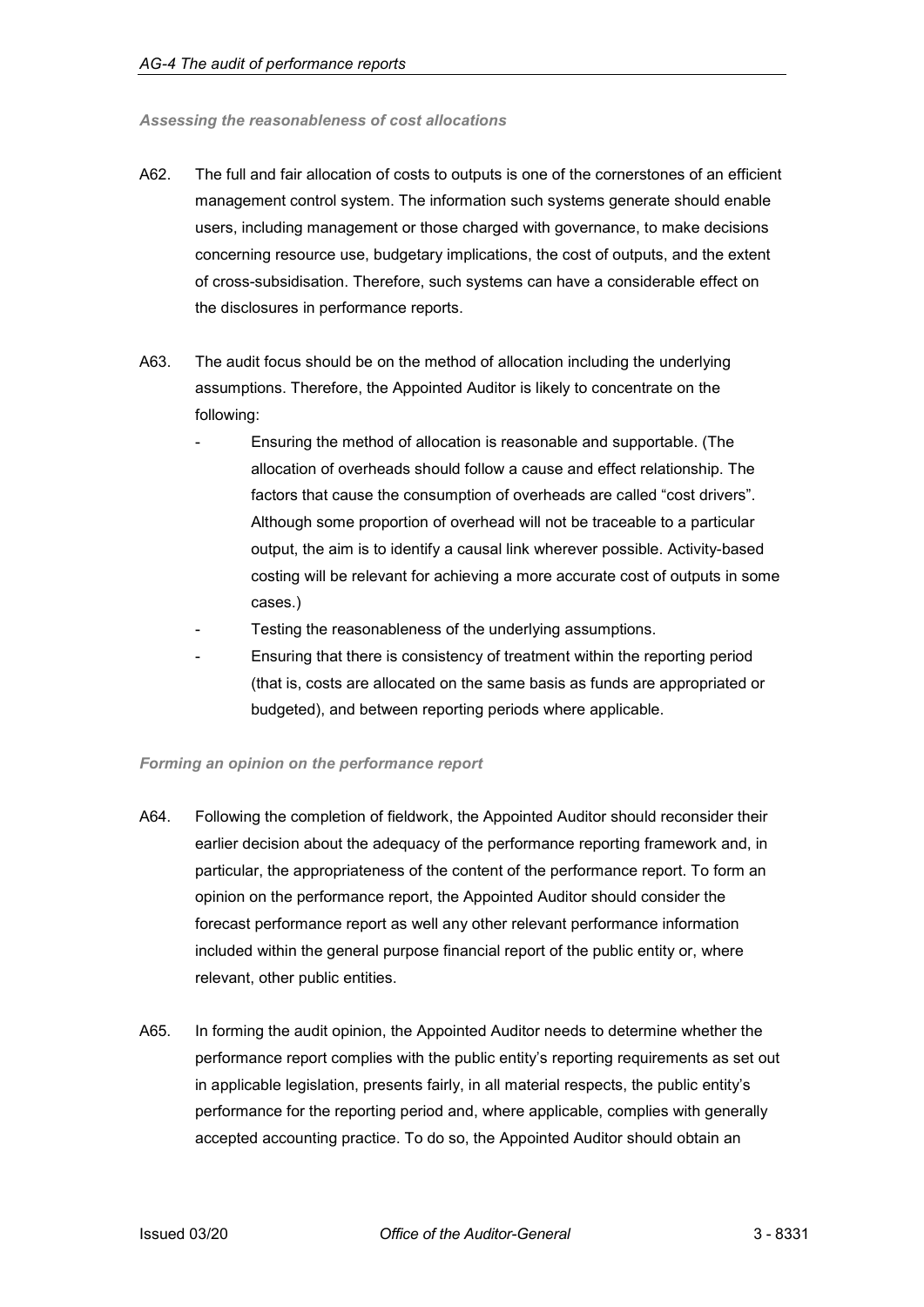overview of the performance reporting framework, giving particular attention to the links (as relevant) between the following aspects:

- contextual information (including the public entity's role, purpose, function, and strategic objectives);
- short-term, medium-term, and longer-term information;
- the elements of performance (including outcomes, impacts, outputs, and inputs, where relevant);
- performance measures, performance targets, and results (including consideration of the effect of uncorrected errors of misstatement and omission); and
- management commentary within and outside the audited performance information.
- A66. The Appointed Auditor shall take into account the forecast performance report and the performance report prepared after the end of the reporting period, together with any other relevant performance information, within the general purpose financial report, for the purpose of determining the appropriateness of the performance report. The Appointed Auditor's determination will be based on their conclusion about whether the performance report presents fairly, in all material respects, the public entity's performance for the reporting period and, where applicable, complies with generally accepted accounting practice.
- A67. The Appointed Auditor will have drawn conclusions on the adequacy of the performance reporting framework when evaluating the forecast performance report. The Appointed Auditor shall, therefore, take into account any significant differences between the forecast performance report and the performance report prepared after the end of the reporting period.
- A68. The Appointed Auditor's opinion on the performance report is formed in the context of the information provided in the performance report. Performance reporting is usually concerned with reporting how well services are delivered (output delivery performance) and how effective the services are at achieving the public entity's service objectives (achievement of impacts and outcomes). Therefore, in performing the audit work necessary to form an audit opinion on the performance report, the Appointed Auditor will be required to assess how well the performance information is presented. The performance report, together with other information in the general purpose financial report, should provide the information necessary to enable an informed assessment to be made of the public entity's performance during the reporting period.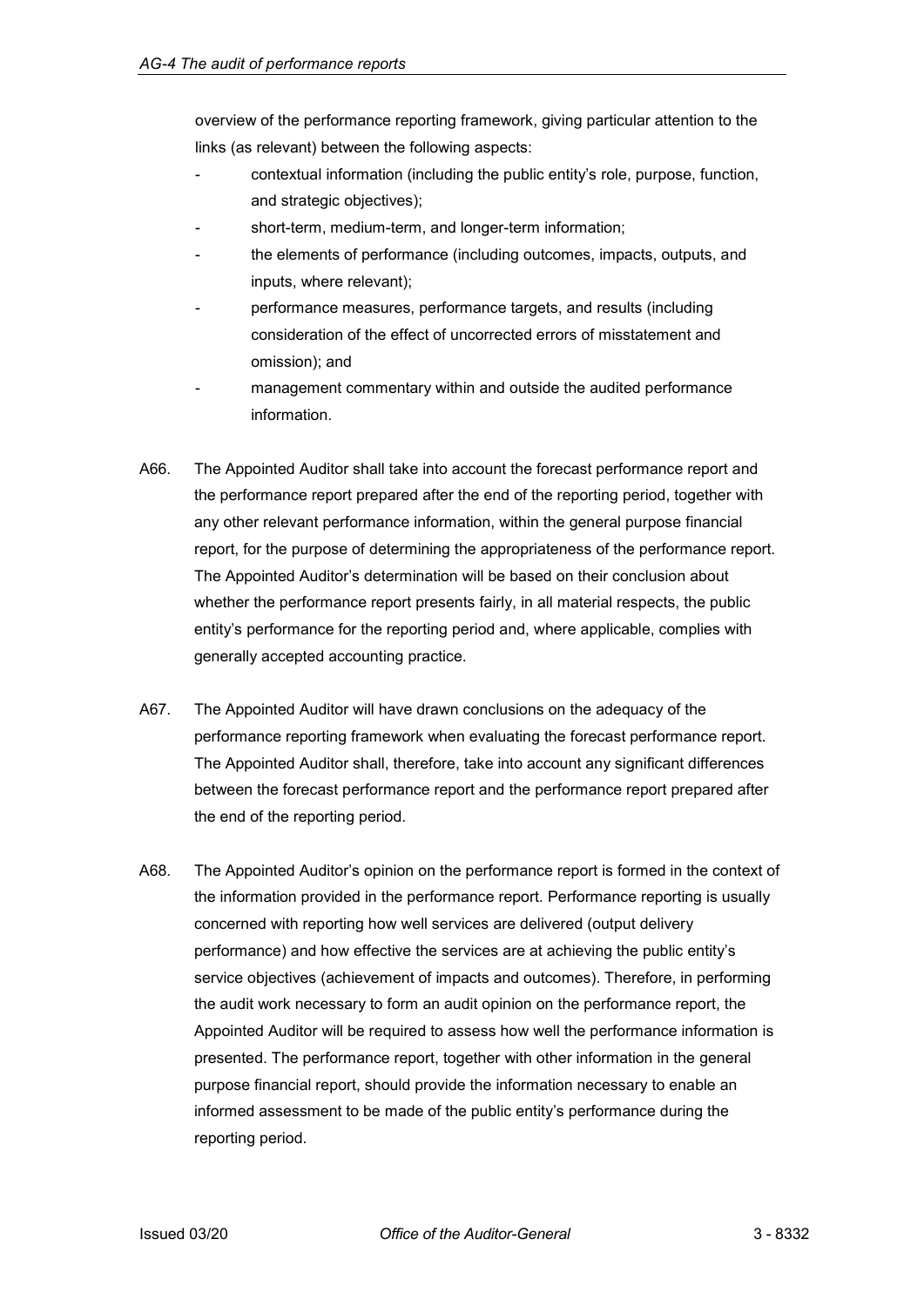- A69. The specific circumstances that may influence the decision on whether to modify the audit opinion regarding performance information, in keeping with the requirements of AG ISA (NZ) 705 (Revised): *Modifications to the opinion*, include:
	- The performance report does not comply with generally accepted accounting practice where it is required to comply with generally accepted accounting practice or otherwise fails to present fairly, in all material respects, the performance of the public entity to the extent that, in the Appointed Auditor's professional judgement, the reported performance information is likely to influence users' assessment of the public entity's performance, for any of the following reasons:
		- material performance information is omitted; or
		- material performance information is inappropriate (for example, it does not satisfy the qualitative characteristics of performance reports).

In such circumstances, the Appointed Auditor will need to consider whether to issue a modified (adverse, disclaimer, or qualified) opinion.

- Results reported for material performance measures do not meet the requisite evidential criteria, the systems or processes for controlling and recording performance information are deficient, or results reported for material performance measures cannot be substantiated. In such circumstances, the Appointed Auditor will need to consider whether to issue a modified opinion.
- Management commentary within the performance report is used as an aid to understanding the report, but the commentary or explanations given are insufficient, inconsistent, or misleading. In such circumstances, the Appointed Auditor will need to consider whether to issue a modified opinion and/or whether to report the issues to management or those charged with governance.
- A70. Other circumstances that could result in the inclusion of an "emphasis of matter" or "other matter" paragraph in the audit report, in keeping with the requirements of AG ISA (NZ) 706 (Revised): *Emphasis of matter paragraphs and other matter paragraphs*, include the following:
	- Laws and regulations for approval, format, publication, and circulation of plans and performance reports are not being followed – for example, where performance measures or performance targets have not been legally or otherwise properly approved. In such circumstances, the Appointed Auditor will need to consider whether this should be included in the audit report and/or whether to report the issue to management or those charged with governance.